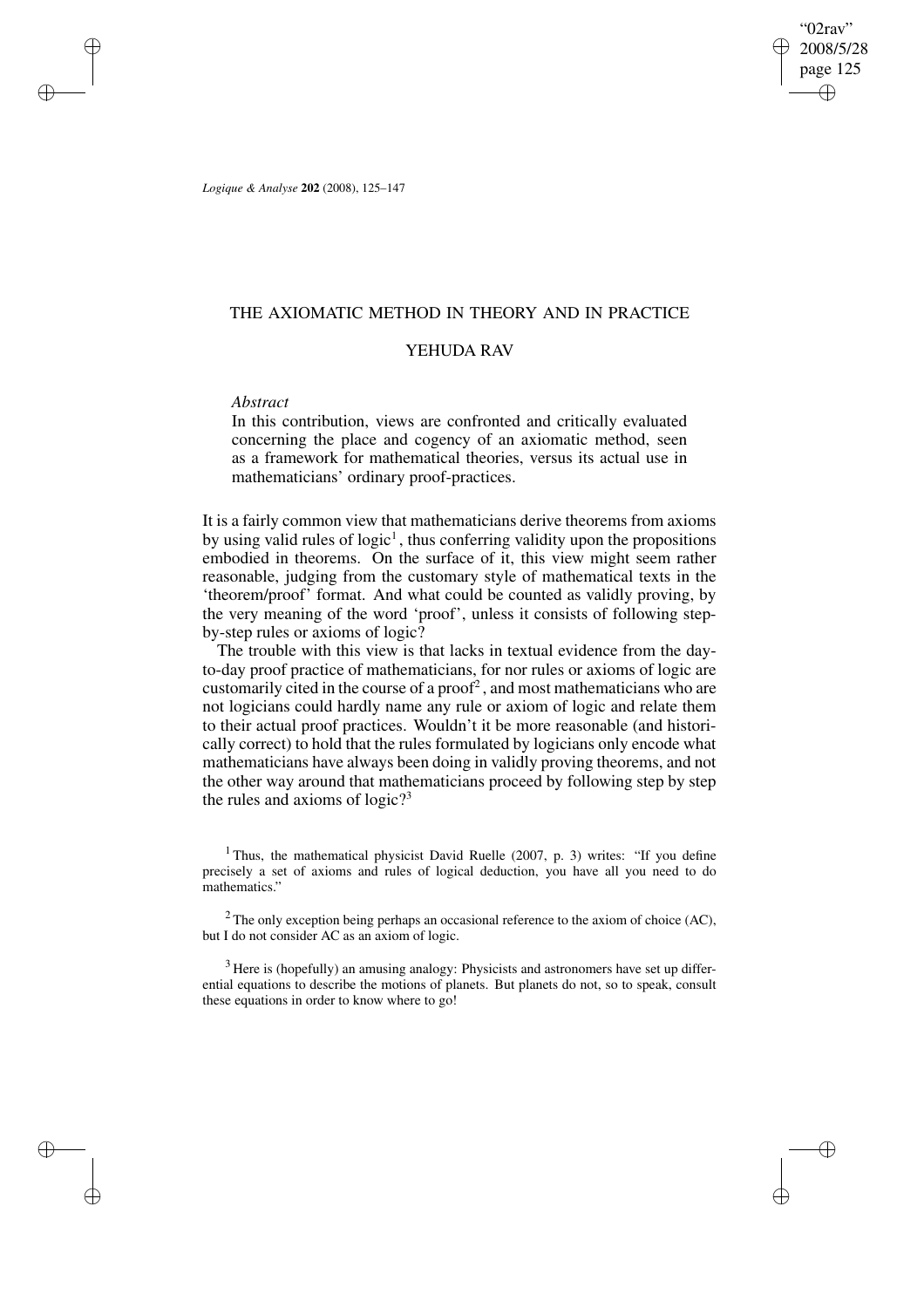"02rav" 2008/5/28 page 126 ✐ ✐

✐

✐

### 126 YEHUDA RAV

Granted, however, that deduction plays a key role in mathematical practice — though it does not describe it exclusively, we are led to the following considerations. In the systematization of knowledge by a network of propositions, in which a given proposition is proven on the strength of previously proven propositions and /or accepted definitions, to avoid infinite regress, there ought to be undemonstrated propositions and undefined terms upon which the network is seated. Aristotle's *Posterior Analytics* can be considered as the first manual of epistemology with a detailed elaboration of the structure of deductive reasoning, with examples drawn from mathematics. And yet, as (Hintikka 1980) writes:

. . . there is a very real sense in which Aristotle's conception of an axiomatically built science is foreign to real mathematical methods of argumentation. Aristotle believed that the tools by means of which all deductions needed in an axiomatic science are effected is his. . .syllogistic logic. This assumption colors Aristotle's whole philosophical theory of the structure of an axiomatically constructed theory (as a science) as it is presented in his *Posterior Analytics*. It alienated him from mathematical practice, and led him to ideas quite foreign to what we are likely to find in mathematical axiomatics. (p. 137)

A mathematician who looks nowadays at Aristotle's syllogistics is particularly struck by the absence in it of a treatment of *conditionals*, i.e., reasonings of the form 'if. . . then. . .', the typical mode of mathematical arguments. On this score, (Kneale and Kneale 1971) write:

If, as we have suggested, Aristotle was interested primarily in reasoning such as we find in geometry, it would be natural for him to concentrate his attention on general propositions and definitions. Nothing in his favorite examples of demonstration would force him to consider the meaning of 'if. . . then'. (p. 128)

Turning to modern considerations of the axiomatic method, Robert Blanché in his little booklet entitled 'Axiomatics' (Blanché 1962) writes:

It is now common practice for a deductive theory to be presented in the form of an axiomatized system (sometimes know as an axiomatized theory). . .It is a system in which the undefined terms and the undemonstrated propositions are made completely explicit, the latter being put forward simply as hypotheses on the basis of which

✐

✐

✐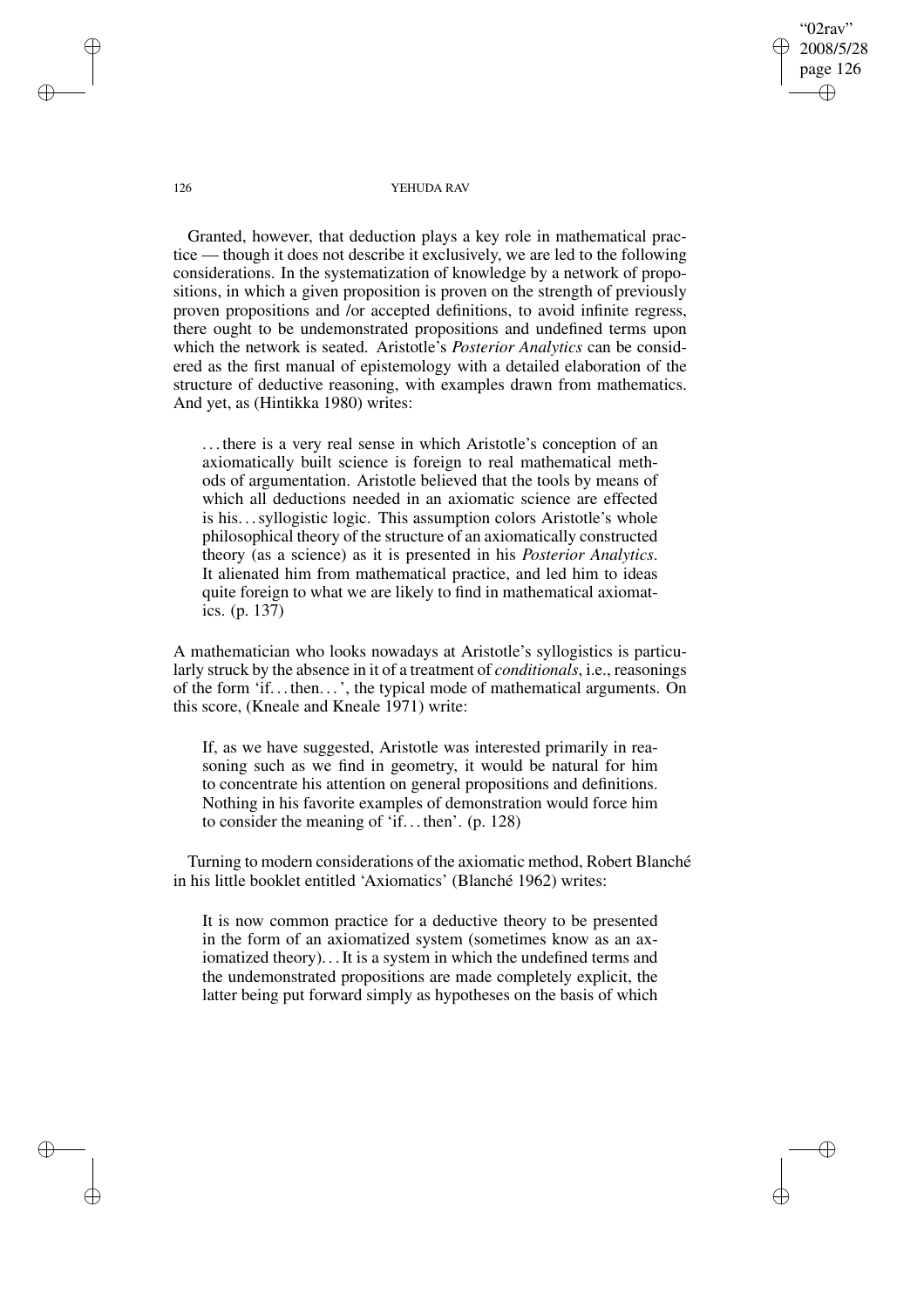all propositions of the system can be constructed according to fixed and completely explicit rules of logic. (pp. 2–3)

But what — perhaps — can be done *in theory* does not imply that it is actually done in mathematicians' proof *practice* by explicitly referring to rules of logic to substantiate their arguments.

In an article published in the proceedings of the 2004 Rome conference entitled 'Mathematical Reasoning and Heuristics', Cellucci (2005) nailed down the issue in the following trenchant words:

One of the most uninformative statements one can could possibly make about mathematics is that the axiomatic method expresses the real nature of mathematics, i.e., that mathematics consists in the deduction of conclusions from given axioms. (p. 137)

And a few pages later, Cellucci cites Hintikka's statement that "contrary to the oversimplified picture that most philosophers have of mathematical practice, much of what a mathematician actually does is not to derive theorems from axioms"<sup>4</sup> . In a similar vein, the eminent logician Solomon Feferman writes: "... mathematicians hardly mention axioms at all in their proofs in their daily practice, and some go through their entire career without appealing once to an axiom of *any* kind". (Feferman 2006, p. 143).

In a dissenting voice to that which was affirmed by Cellucci, Gianluigi Oliveri read a paper entitled 'Do we really need axioms in mathematics?' at the very same 2004 Rome conference and concluded hislecture emphatically with the statement "Yes, indeed, we do need axioms in mathematics".<sup>5</sup>

Now what are we to make of these various affirmations? As a matter of fact, I happen to agree — in spite of the apparent incompatibility — with what *each* of the just cited authors has maintained. Specifically, there is *no* contradiction in what Cellucci and Oliveri have argued for. It just happened that there is none, nor has there ever been a unique conception what axioms are; or stated more precisely, what class of principles counts as axioms and what is taken to be their specific epistemic function in mathematics. Thus, for instance, the term 'axiom[a]' does not occur in Euclid; however, Proclus refers to Euclid's 'common notions' — the *koinai ennoiai* — by the name of axiomata<sup>6</sup>. Reciprocally, what Archimedes calls 'axiomata' in Book I of

<sup>4</sup> cf. Hintikka (1996, p.95).

<sup>5</sup> *Vide* Oliveri (2005).

✐

✐

✐

✐

 $6$  See the discussion by the philologist and historian of mathematics Szabó (1969, pp. 378–389; 412–416).

02rav 2008/5/28 page 127

✐

✐

✐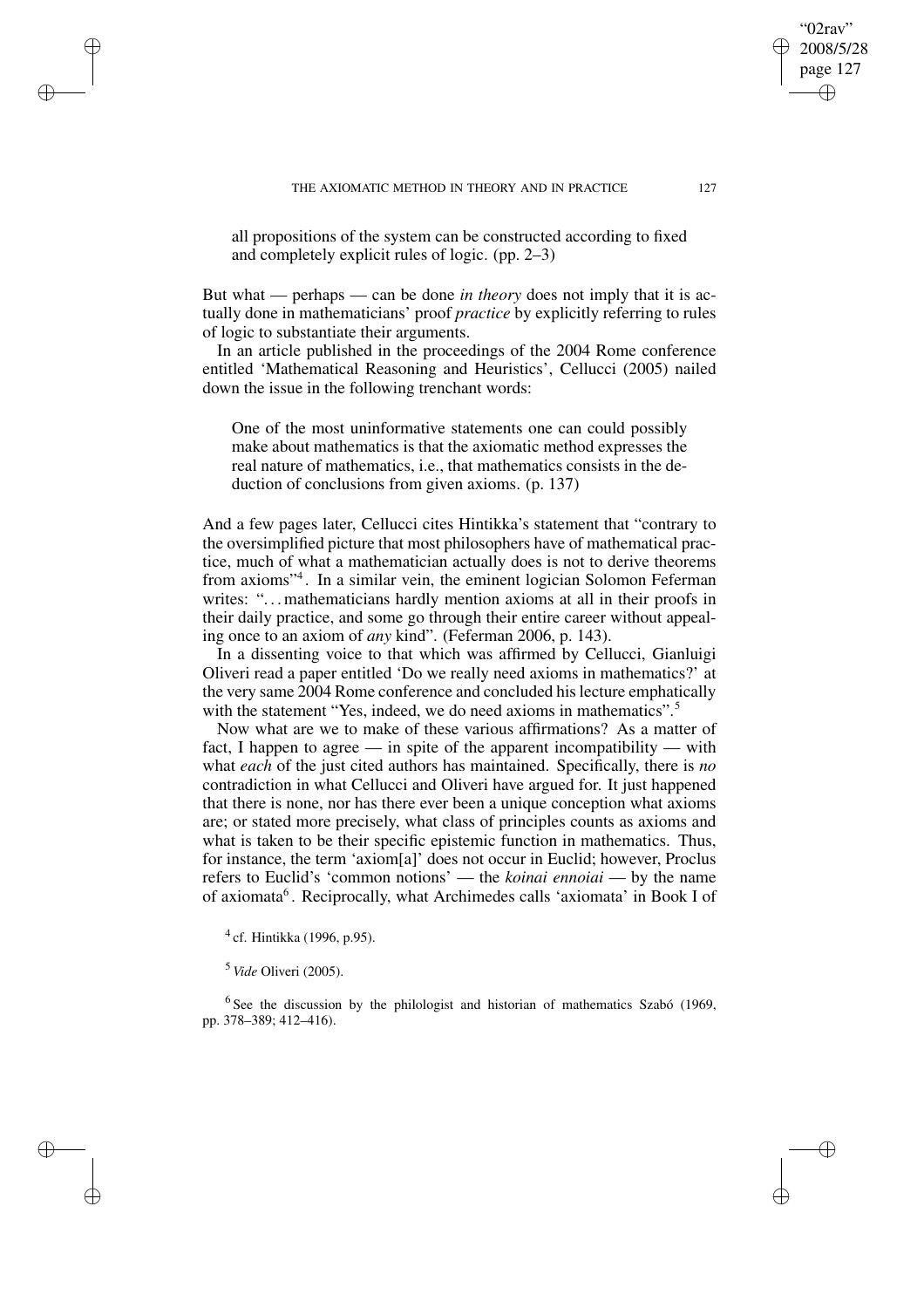"02rav" 2008/5/28 page 128 ✐ ✐

✐

✐

128 YEHUDA RAV

'On the sphere and cylinder' was translated into Latin by Heiberg as *definitiones*. In short, the dividing line between axioms and definitions has never been sharply maintained, and Poincaré, in discussing non-Euclidean geometries, considers axioms to be just *disguised definitions*<sup>7</sup> . There are, moreover, types of axioms that are not even 'disguised' definitions, they are definitions *tout court*: namely, those that define various algebraic structures, such as groups, rings, vector spaces, Boolean algebras, and the like. This is characteristic of a process starting from the middle of the 19<sup>th</sup>, known as the axiomatization of abstract structures. Feferman refers to these axioms as *structural axioms* (to be distinguished from *foundational axioms*). In his words:

When the working mathematician speaks of axioms, he or she usually means those of some particular part of mathematics such as groups, rings, vector space, topological spaces, Hilbert spaces, and so on. These kinds of axioms have nothing to do with self-evident propositions, nor are they arbitrary starting points. They are simply definitions of kinds of structures which have been recognized to occur in various mathematical situations. I take it that the value of these kinds of *structural axioms* for the organization of mathematical work is now indisputable.

In contrast to the working mathematician's structural axioms, when the logician speaks of axioms, he or she means, first of all, laws of valid reasoning that are supposed to apply to *all* parts of mathematics, and, secondly, axioms for such fundamental concepts as number, set and function that underlie *all* mathematical concepts; these are called *foundational axioms*.

The foundational axioms correspond to such basic parts of our subject that they hardly need any mention at all in daily practice, and many mathematicians can carry on without calling on them even once. Some mathematicians even question whether mathematics needs any axioms *at all* of this type; for them, so to speak, mathematics is as mathematics does. According to this view, mathematics is self-justifying, and any foundational issues are local and resolved according to mathematical need, rather than global and resolved according to possibly dubious logical or philosophical doctrines. (Feferman et al. (2000), p. 403; italics in original).

<sup>7</sup> In his words: "... les axioms de la géometrie ... ne sont que des définitions déguisées", cf. Poincaré (1891). Reprinted in Poincaré (1902, pp. 63–76).

✐

✐

✐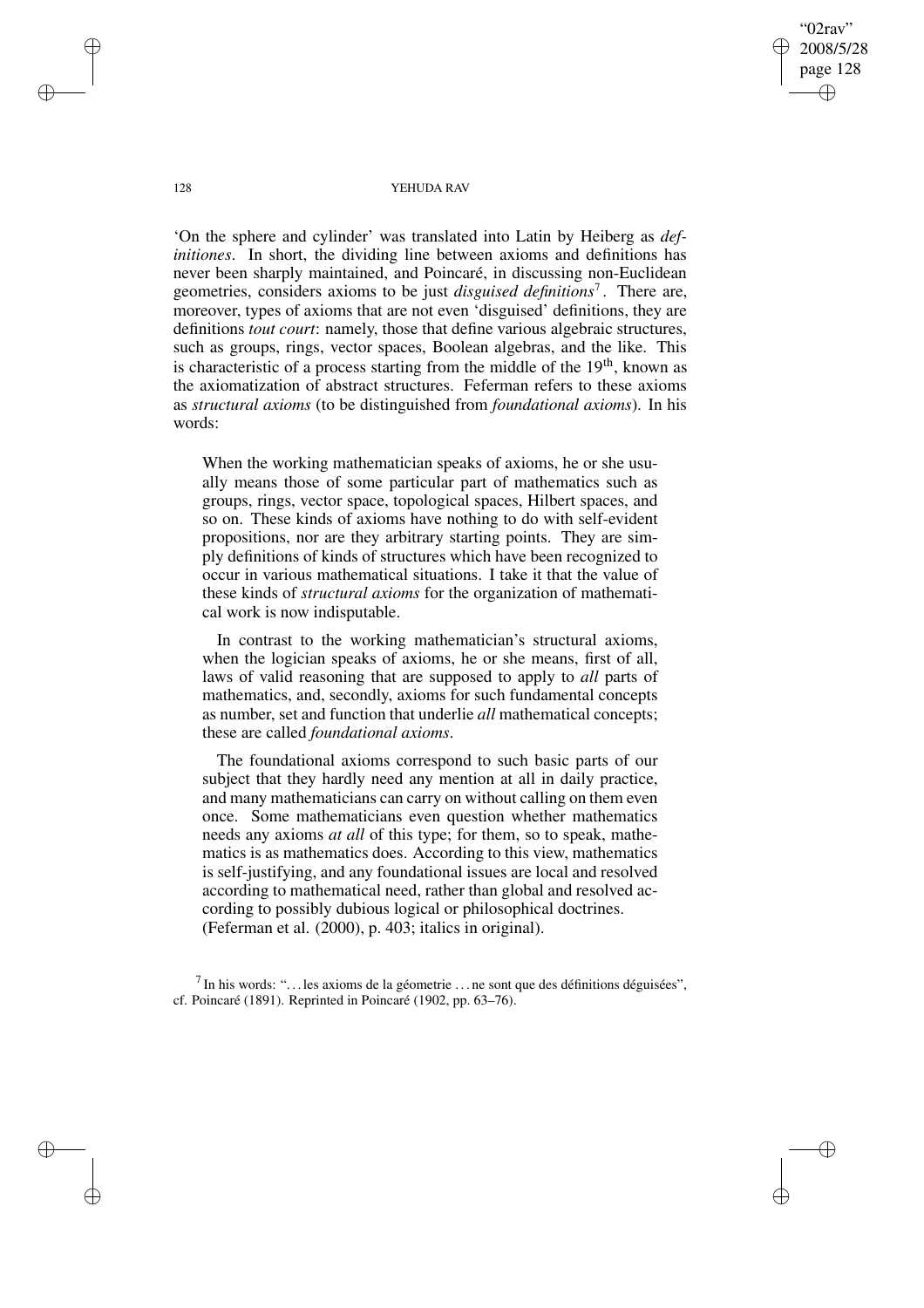THE AXIOMATIC METHOD IN THEORY AND IN PRACTICE 129

Essentially, the *structural axioms* are definitional axioms, or that might equally called *frame axioms*, for they fix the frame of what is 'inside', but they do not serve as a basis for the purely *logical machinery* in establishing the theorems of the theory that they enclose. For instance, group theory started with the study of permutations and led to the concept of permutation groups under the operation of 'multiplying' permutations. When the general abstract concept of group was formulated toward the end of the  $19<sup>th</sup>$  century in terms of the 3 or 4 axioms what we find now in textbooks on group theory, these axioms just *define* what is meant by a group<sup>8</sup>. One of the first theorems in this process stated that every finite group — as abstractly defined by the group axioms — is isomorphic to a group of permutations. This justified the 'axiomatization' as being correct in the sense of capturing abstractly the familiar structure of a permutation group. The ensuing abstract concept of a group, extended now to include infinite groups, enabled mathematicians to study group structures in a wide variety of contexts. The large number of significant theorems mathematicians have proved and continue to prove in group theory are not deduced from the definitional axioms that only fix the concept of a group, and as such, are only stated in the first few pages of elementary textbooks. To take one of numerous examples, in the ordinary proofs of the well-known Sylow theorems<sup>9</sup>, no mention is ever made of the group axioms; the proofs proceed through astute algebraic constructions and arguments to justify that the steps accomplish what is claimed for them $10$ . It certainly took more than just some astute algebraic constructions, as in the proof of the Sylow theorems, when it came to the monumental work of scores of group theorists in the classification of all finite groups. In the classification project, extensive novel conceptual machinery had to be developed; concepts and techniques from other branches of mathematics had to be used or transformed — as it was the case with the proof of the Fermat conjecture by Andrew Wiles and his collaborators. But in neither case had any axioms to be introduced, nor did the proofs proceed *textually* by deduction from the axioms of, say, ZFC set theory. Surely, in many branches of mathematics

<sup>8</sup> See (Wussing 1984, Part III).

✐

✐

✐

✐

<sup>9</sup> *Vide*, for example, (Lederman 1957, pp. 126–134).

 $10$  By the way, this is the typical mathematical method we find ordinarily in proofs, a far cry from the popular view in some philosophical circles that proofs consist of deriving theorems from axioms according to well-defined rules of formal logic. Here comes in the distinction between ordinary, oft called 'informal proofs' in the day-to-day proof practice of mathematicians, and formal derivations in the specified symbolism of a formal logical calculus that resemble a computer program. Such formal derivations are never published in research journals, but can serve didactic purposes. See Rav (2007) for a detailed discussion with examples.

02rav 2008/5/28 page 129

✐

✐

✐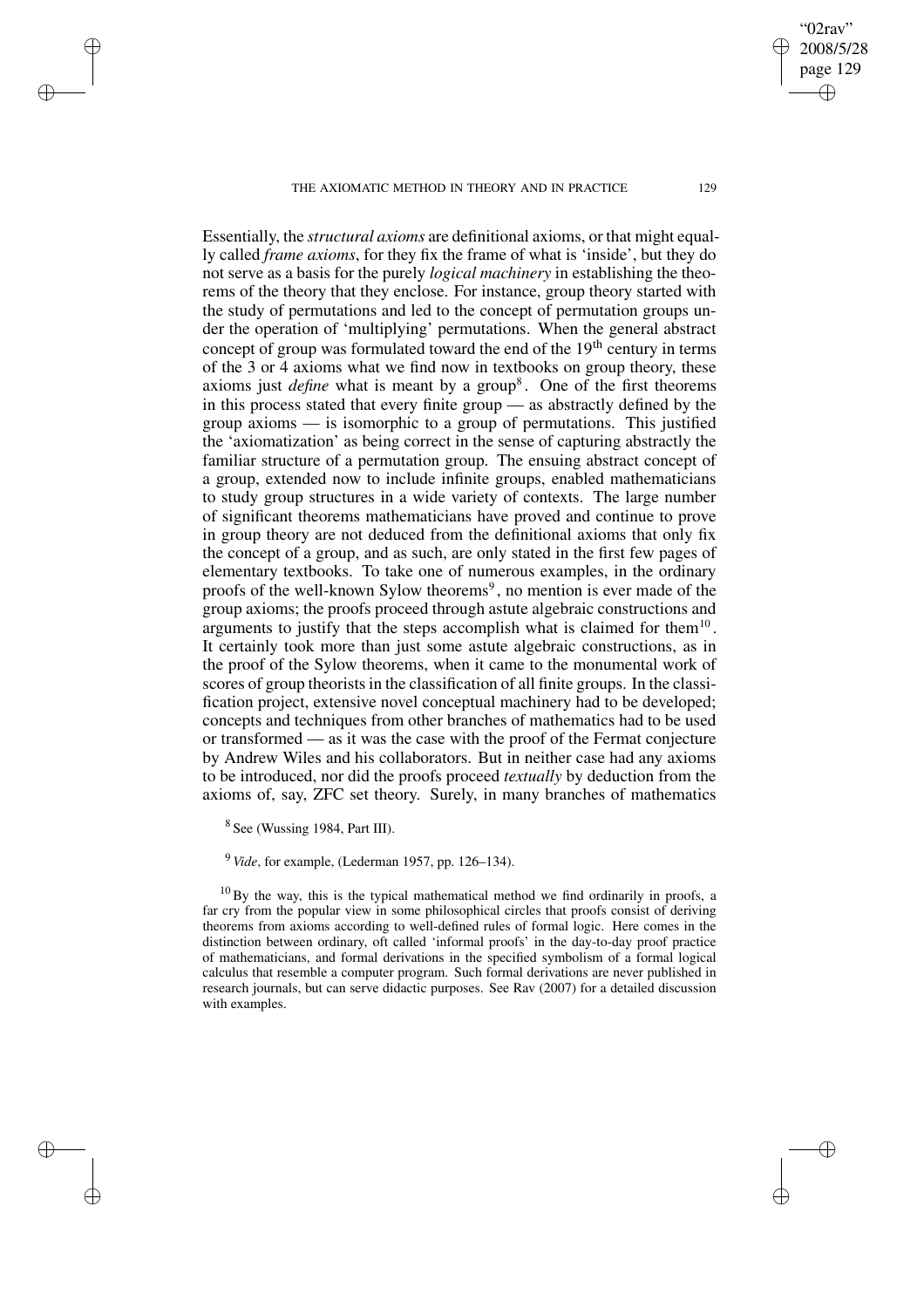"02rav" 2008/5/28 page 130 ✐ ✐

✐

✐

130 YEHUDA RAV

(though not in all) mathematicians nowadays use the *language* of set theory or that of category theory or in combined way (and managed quite well before either one was invented). But other than in formalized derivations or in foundational work, the axioms of a set theory codify for actual practice the 'grammar' of that set-theoretical language, in particular, the *constructions* it allows for when studying abstract structures. To continue with the analogy, just as grammarians and linguists study and compare grammars, set-theorists prove theorems *about* axiomatized set theories, study the relative strength of various axiom systems and the like; here, in this technical work, axioms are indispensable as (Oliveri 2005) has stressed. But, in the course of their proofs, set-theorists proceed just as mathematicians do in other specialties; they do not derive explicitly their proofs *from* the axioms of ZFC.

Unlike the indispensable place of axioms in foundational studies and mathematical logic in general, when one looks at other branches of mathematics, oft referred to as mainstream mathematics, it is striking what subsidiary role, if any, is played by axioms other than in geometry (to be discussed later) or in the introduction of structural axioms that define the subject matter of a theory. Indeed, few mathematical theories have ever been axiomatized. Think about the remarkable growth of mathematical knowledge from the Renaissance on, such as the invention of coordinate geometry in the  $17<sup>th</sup>$  century, to be followed by the creation of the infinitesimal calculus, its numerous subsequent offshoots like the study of ordinary and partial differential equations, and up to all that goes now under the heading of real and complex analysis. Typically, from its start, analysis stands out as an example of a non-axiomatized edifice, whether seen as a unity or as a conglomeration of its unaxiomatized subtheories. In objecting to my claim that analysis has never been axiomatized as a deductive theory, the referee has maintained that "Dedekind's essay on continuity and irrational numbers (Dedekind 1872) was intended as an axiomatization of analysis". The issue deserves closer scrutiny, for it is instructive to distinguish between founding the infinitesimal calculus (as it was called) on a *rigorous basis*, as it took place progressively throughout the 19<sup>th</sup> century, and, on the other hand, what would be developing real and complex analysis on an *axiomatic basis*. The rigorization of the calculus just required giving precise definitions of its key concepts, such as function, limit, continuity, derivative, integral, and the like; and then using these definitions in an actual *analytic proof* rather than basing proofs on geometric evidence and intuition. An axiomatization of analysis, however, would consists of giving analysis a *closed form* by fixing an explicit set of axioms from which the theorems of analysis could be logically derived. My position is that this has never been done; moreover, I'll give further below an argument why an axiomatization of analysis or any other major branch of mainstream mathematics, for that matter, would practically not be feasible.

✐

✐

✐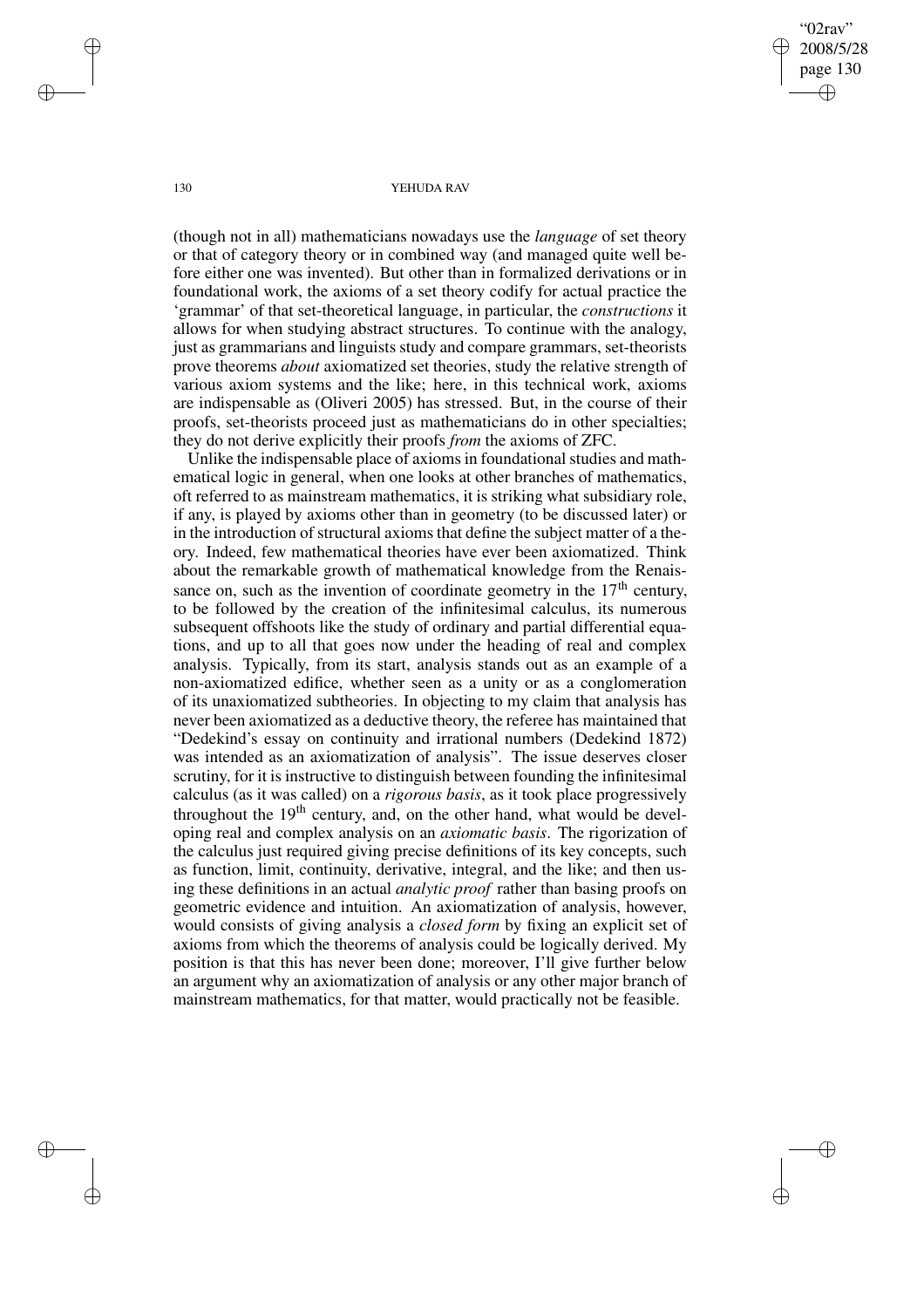THE AXIOMATIC METHOD IN THEORY AND IN PRACTICE 131

✐

✐

✐

✐

The term 'analytic proof' that I have used above was borrowed from the title of Bolzano's (1817) pamphlet *Rein analytischer Beweis. . .* , in translation by (Russ 1980), "Purely analytic proof of the theorem, that between each of two roots which guarantee an opposite result [in sign], at least one real root of the equation lies". This states what is now called the Intermediate Value Theorem for continuous functions.

Bolzano argued — writes Edwards (1979, p. 308), that the intuitive geometric proof — a continuous curve must somewhere cross any straight line that separates its endpoints — is based on an inadequate conception of continuity. [Here Bolzano gives what is now the standard definition of a function being continuous at a point].

As a crucial lemma, Bolzano asserted that, if M is a property of real numbers that does not hold for all x, and there is a number u such that all numbers  $x \lt u$  have property M, then there exists a *largest* U such that all numbers  $x < U$  have property M. In his attempted proof by the now-familiar bisection method, he produced a "Cauchy sequence"  $\{u_n\}$  intended to converge to the desired U. Although he (and later Cauchy) stated correctly what is now called the "Cauchy convergence criterion"  $[\{u_n\}]$  converges if and only if, given  $\epsilon > 0$ ,  $|u_m - u_n| < \epsilon$  for m and n sufficiently large], he could not (nor could Cauchy) supply a complete proof for lack of a completeness property of the real number system.

Indeed, what was lacking both in Bolzano and in Cauchy's work was an appropriate definition or construction of the real number system, and, on the basis of such a definition, prove the completeness property of the real numbers, i.e., that every Cauchy sequence of real numbers has a real number as its limit. The first rigorous construction of the system of real numbers was given by (Dedekind 1872) in his essay "Continuity and Irrational Numbers". There, he presented his theory of irrational numbers as defined by cuts now referred to as *Dedekind cuts* — that enabled him to *prove* the completeness property of the real numbers (called by him the principle of continuity). Dedekind than shows in closing that this principle is equivalent to "one of most important theorems" of infinitesimal analysis, stating that "if a magnitude x grows continually but not beyond all limits, it approaches a limiting value", and further proves it to be equivalent to Cauchy's convergence criterion, thus completing the gap left out in the work of Bolzano<sup>11</sup> and Cauchy. The last sentence of Dedekind's 1872 reads as follows: "These examples

<sup>11</sup> Dedekind later stated that he did not know at that time of the work of Bolzano.

02rav 2008/5/28 page 131

✐

✐

✐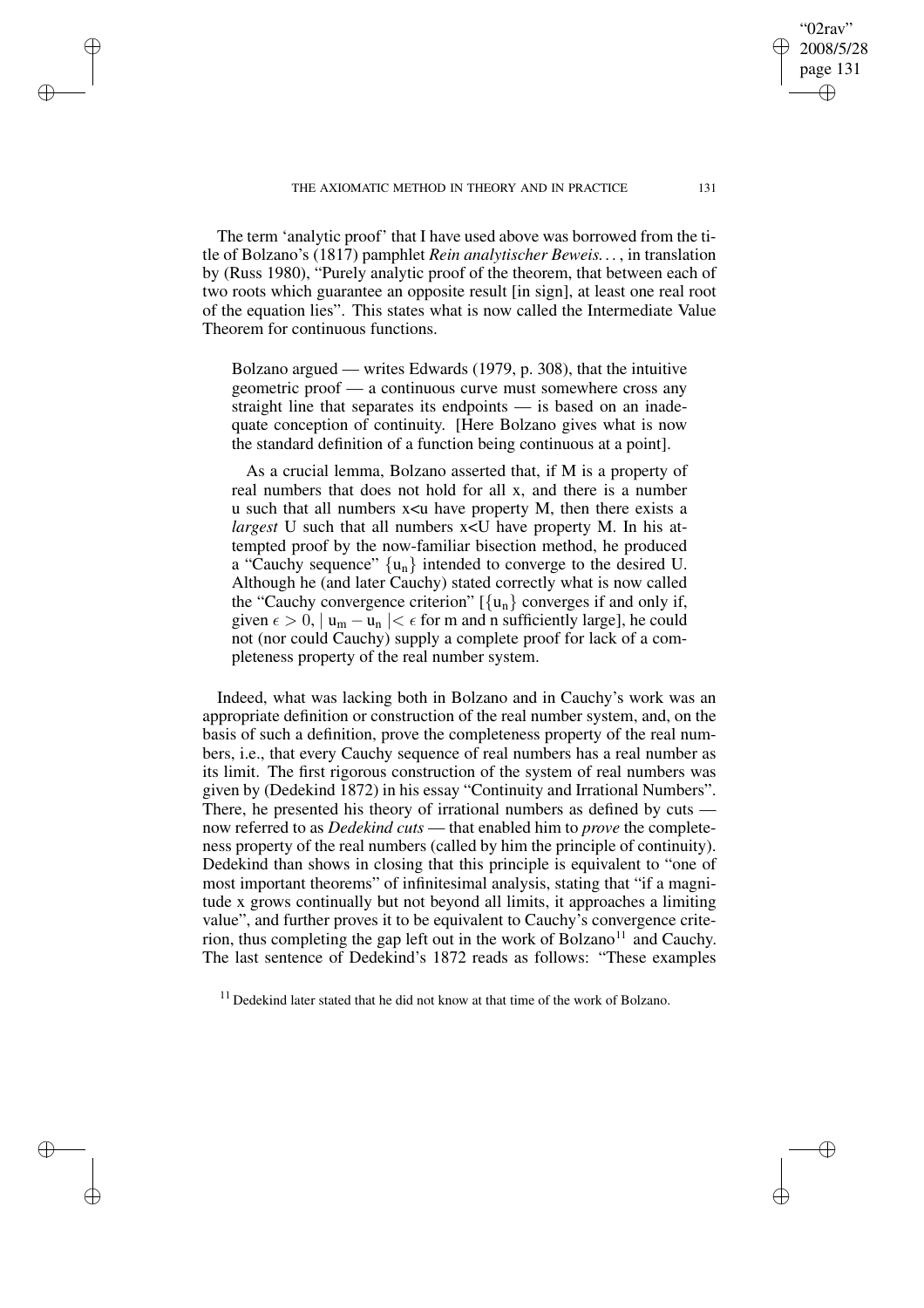"02rav" 2008/5/28 page 132 ✐ ✐

✐

✐

### 132 YEHUDA RAV

may suffice to bring out the connection between the principle of continuity and infinitesimal analysis." An axiomatic foundation of analysis? Hardly! The term *axiom* appears only once in Dedekind's 1872 essay<sup>12</sup>, and that in reference to the *continuity of the geometric straight line* that served as the intuitive background for his theory of cuts. Nothing more to be said on that score.

The year 1872 also saw the appearance of other publications dealing with constructions of the real number system, notably (Kossack 1872), (Heine 1872), (Méray 1872), and the now better known theory of (Cantor 1872) with a definition of the real numbers in terms of Cauchy sequences of rational numbers, called "fundamental sequences" by Cantor. The details are well known and need not detain us here<sup>13</sup>. Just one comment. Cantor, in the manner of Dedekind, speaks here only once about an *axiom*, namely, that to every 'Zahlengröße' i.e., real number, in his terminology, there corresponds a unique point on the geometric straight line. (The converse holds only for the *equivalence classes* of fundamental sequences (modulo null sequences), a concept Cantor did not have). Thus, one speaks nowadays of the *Dedekind-Cantor Axiom*, stating that there is a bi-unique correspondence between the points of a straight line and the totality of all real numbers. The Dedekind-Cantor axiom has obviously no bearing on actual proof practices in real analysis but serves as an intuitive guide of considerable pedagogical value. Technically, the crux of the constructions by Dedekind and Cantor resides in their respective proofs that the real number system R is *complete*, a characteristic shown by Dedekind to be equivalent to the least upper bound property of R. From there on numerous important theorems of real analysis can be deduced.

In the spirit of the now prevailing abstract structuralist approach, the respective constructions of the real number system, starting with the rational numbers as building blocks, can be streamlined as follows. Starting with the definition of an ordered field and proving that every such field contains a subfield isomorphic to the field of rational numbers, an ordered field F is then said to be *complete* if and only if every non-empty subset S of F that contains an upper bound has a least upper bound. Does one now have to assume as a postulate or axiom that there exists a complete ordered field? No, for Dedekind's theory of cuts, for instance, can then be used to prove that

 $12$  On p. 12 in the 1963 Dover reprint.

 $13$  But it is worth mentioning, nonetheless, that a particularly simple modern descendant of Cantor's theory of the real numbers is given in the constructive analysis of (Bishop 1967, p. 15). In Bishop's theory, a real number is just a *regular sequence* of rational numbers, where such a sequence  $\{x_n\}$  is said to be regular if  $|x_m - x_n| \leq m^{-1} + n^{-1}$  (m, n natural numbers).

✐

✐

✐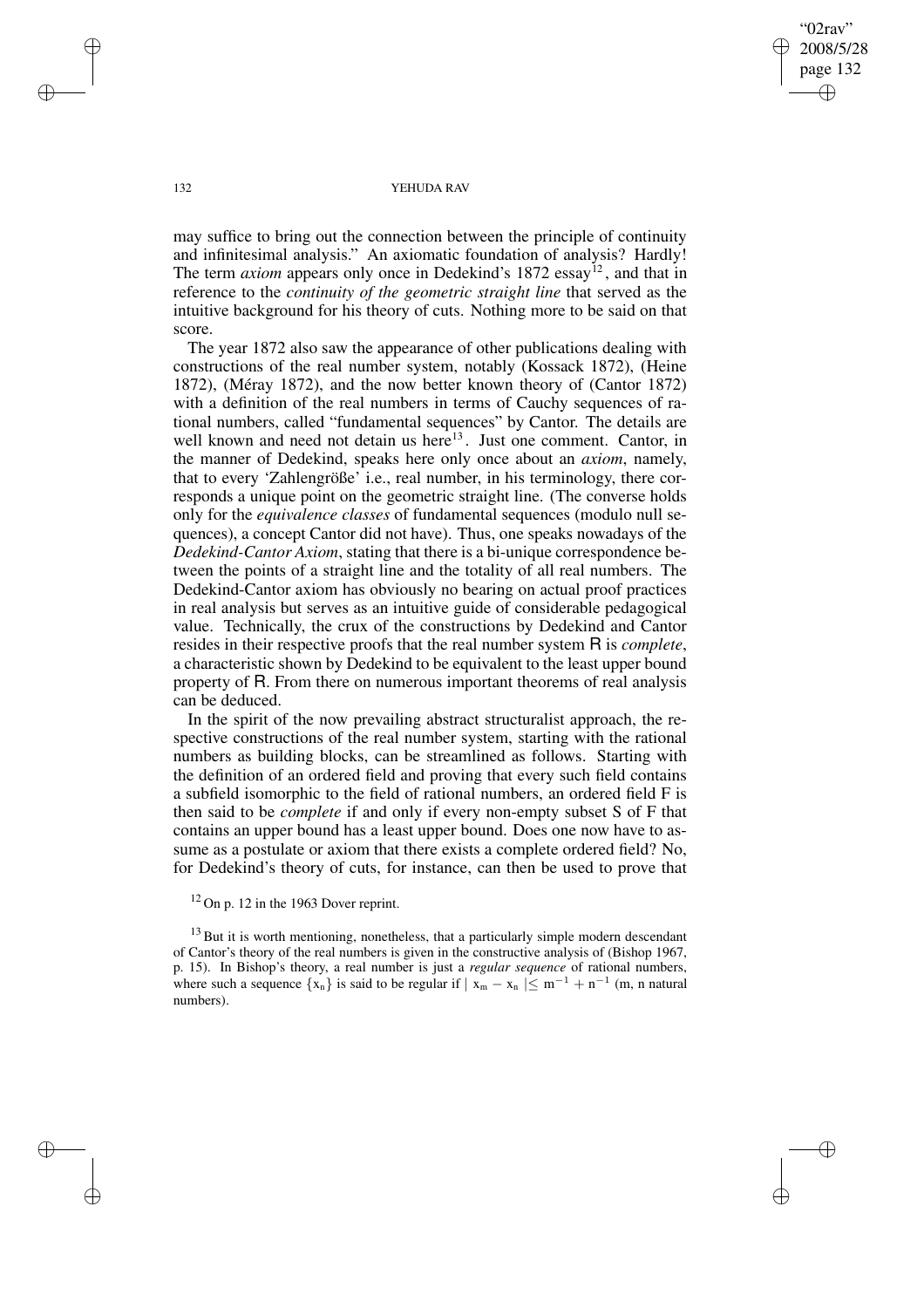✐

✐

✐

there exists a complete ordered field; one then proves that any two complete ordered fields are isomorphic. The unique (up to isomorphism) ordered field thus obtained is then 'baptized' as the field of real numbers  $R^{14}$ . Notice the logical order in this procedure.

A different approach to defining the real numbers system was undertaken by Hilbert, the champion of axiomatization. A preliminary set of axioms for the arithmetic of the reals, running in parallel, in a sense, to the axioms of geometry, was first given by Hilbert in the Foundations of Geometry of 1899 (§13), and further elaborated in (Hilbert 1900). I follow here freely the translation of the latter as given in (Kline 1972, pp. 990–992). Hilbert starts with the undefined term 'number', denoted by a, b, c, . . . , and states four groups of axioms: I. Axioms of connection. II. Axioms of calculation. III. Axioms of order. IV. Axioms of continuity, with subparts  $IV_1$  the Axiom of Archimedes, and  $IV<sub>2</sub>$  the Axiom of completeness, that states the following: "It is not possible to adjoin to the system of numbers any collection of things so that in the combined collection the preceding axioms are satisfied; that is, briefly put, the numbers form a system of objects which cannot be enlarged with the preceding axioms continuing to hold".

Hilbert points out — writes Kline (op. cit., 991–992) — that these axioms are not independent; some can be deduced from the others. He then affirms that the objections against the existence of infinite sets are not valid for the above conception of real numbers. For, he says, we do not have to think about the collection of all possible laws in accordance with which the elements of a fundamental sequence (Cantor's sequences of rational numbers) are formed. We have but to consider a closed system of axioms and conclusions that can be drawn from them by a finite number of logical steps. He does point out that it is necessary to prove the consistency of his set of axioms, but when this is done, the objects defined by it, the real numbers, exist in the mathematical sense. Hilbert was not aware at this time of the difficulty in proving the consistency of axioms for real numbers.

To Hilbert's claim that his axiomatic method is superior to the genetic method<sup>15</sup>, Bertrand Russell replied that the former has the advantage of theft over

<sup>14</sup> See (Birkhoff and MacLane 1941), chapters II and III for details, or any standard textbook on modern algebra.

 $15$  i.e., constructing the various number systems from the bottom up, starting with the natural numbers.

02rav 2008/5/28 page 133

✐

✐

✐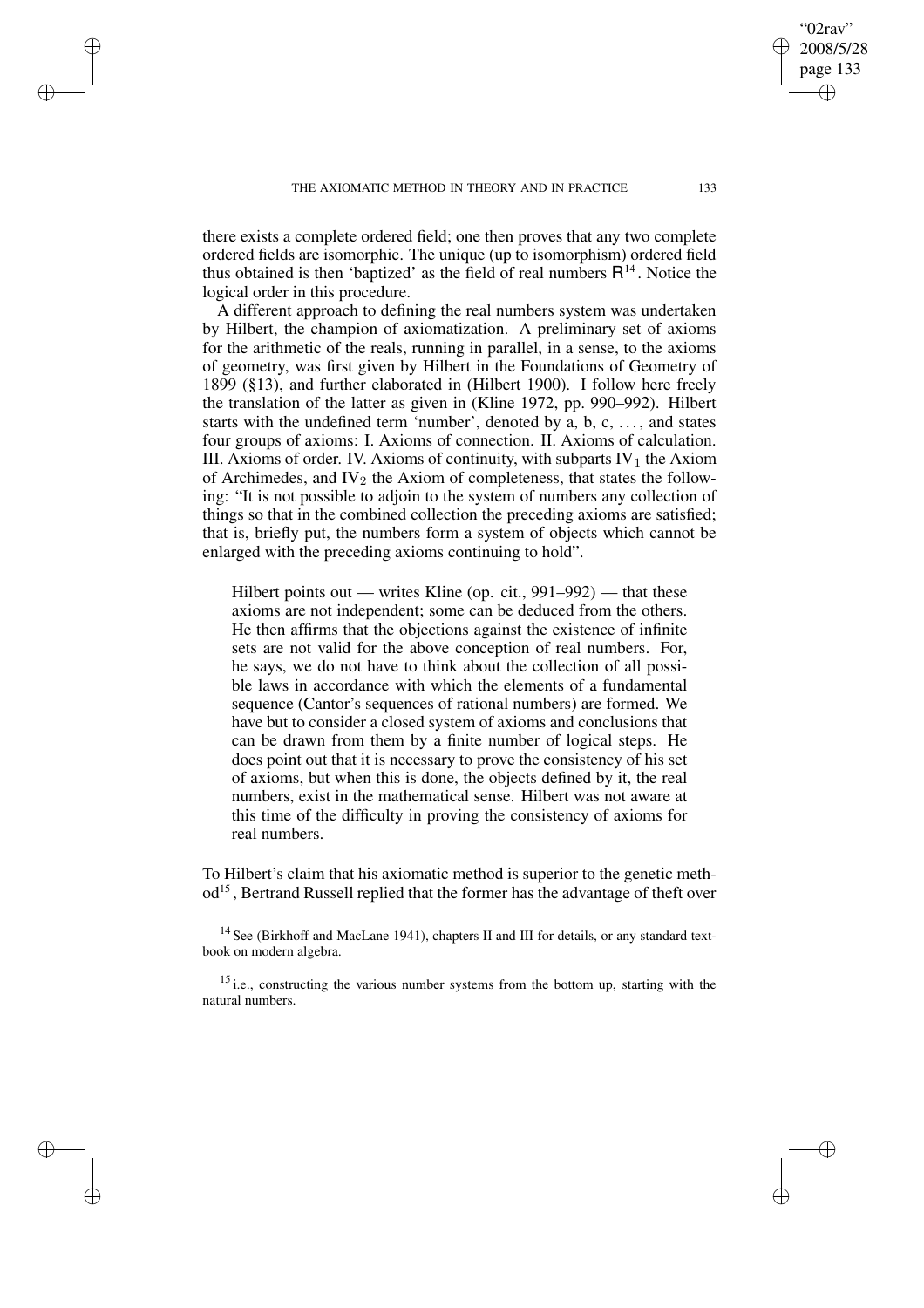02rav 2008/5/28 page 134 ✐ ✐

✐

✐

#### 134 YEHUDA RAV

honest toil. Methodologically speaking, indeed, constructivists of all shades and logicists of old (and perhaps even of new) have a definite preference for the genetic method, for more information is yielded by constructive methods, though at the price of more toil; in other words, more is put into proofs and less into (oft unprovable) postulates. Thus, Dedekind's theory of cuts — a construction — enabled him to prove the continuity principle and the latter in turn, proven equivalent to the completeness property of the real numbers and the least upper bound principle. In Hilbert's axiomatic approach, however, the latter property of R would have to be proven in a different set-up by other methods and perhaps by appealing to some further axioms.

In a masterful account, (Landau 1930) has developed by the genetic method the hierarchy of number systems, starting with the Peano axioms for the natural numbers and leading all the way up to the complex numbers. No further axioms than those of Peano are used in this work, the arithmetic and order properties of each system are then developed by strict definitions and rigorous proofs, with a minimum of verbal explanations, a style for which Landau is well known. Landau treats the real numbers following the method of Dedekind cuts, culminating in a proof of the completeness property of the real number system in Theorem 205 (p. 113) that Landau justifiably calls Dedekind's Main Theorem.

Let us take stock. Whatsoever road one takes for laying the foundations solely for the real and complex number systems, be it even through an axiomatization of R in the manner of Hilbert, this can not be counted as an axiomatization of real (and complex) analysis; the latter would require a systematic development of analysis as a closed system based on an explicit statement of a set of axioms from which its theorems can be derived by purely logical deductions. And as I maintained at the outset of this section, mathematicians have never done this<sup>16</sup>. Indeed, a strict axiomatization of analysis, or any field of mainstream mathematics, for that matter — certain geometries excepted — would be counter-productive, and essentially not feasible. The reason is simple, stemming from what can be called the *transfer of technologies*. The issue is this. Ideas and concepts that were developed independently in a particular area of mathematics are frequently used and applied in a different context, much to the enrichment of the latter. Encapsulating a major branch of mathematics, such as analysis, for example,

✐

✐

✐

<sup>&</sup>lt;sup>16</sup> And may I just add, though my main argument does not depend on this, that deriving theorems from axioms would conflict with the basic conception of constructive analysis in the spirit of (Bishop 1967) and his followers. As Bishop puts it: "Our program is simple: to give *numerical meaning* to as much as possible of classical abstract analysis" (From the preface; emphasis added)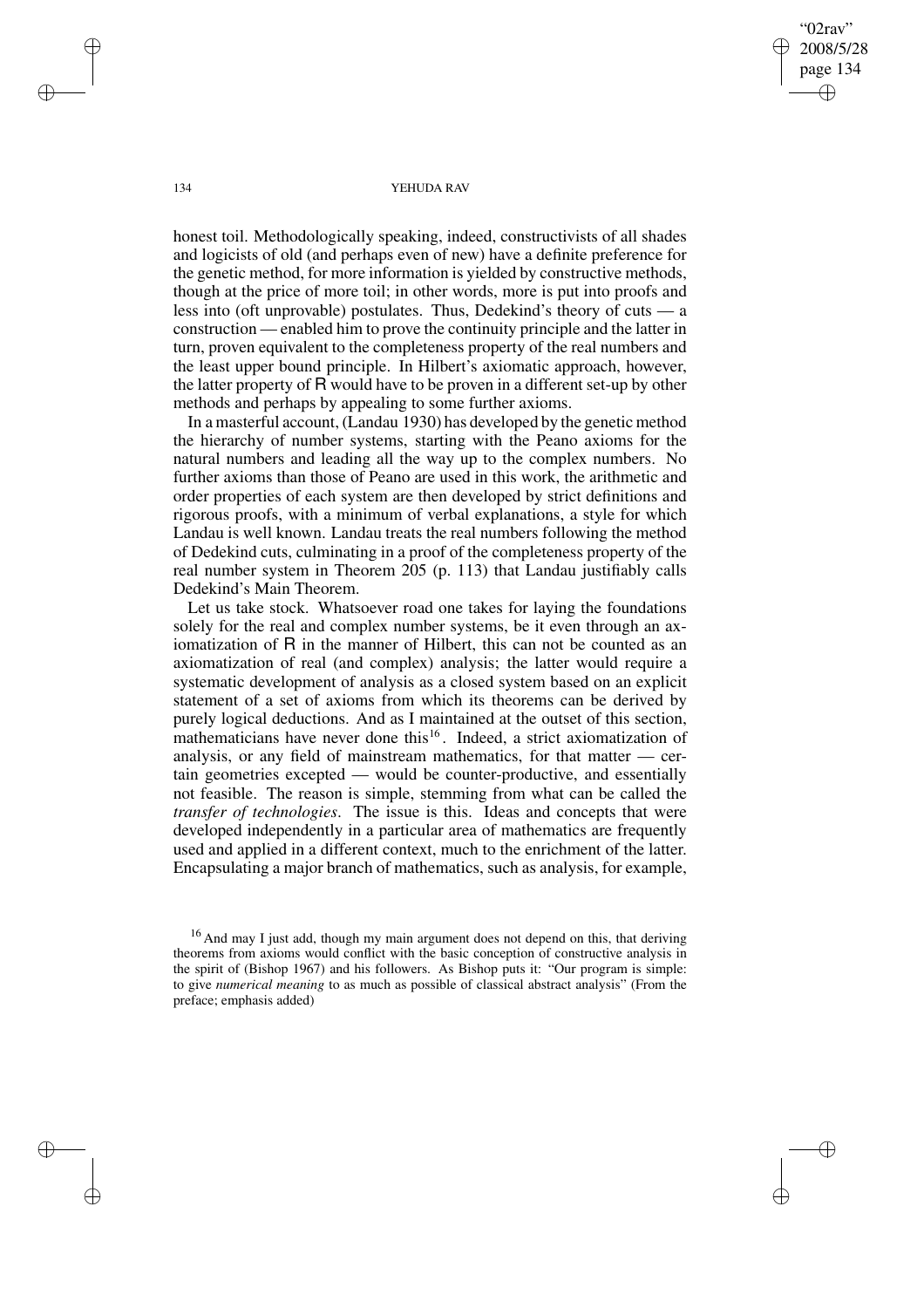✐

✐

✐

within a rigid axiomatic framework, would bloc beforehand such unforeseeable developments, including re-proving theorems by different methods, as mathematicians often  $do<sup>17</sup>$ .

Let me illustrate the interplay of ideas and methods from diverse branches of mathematics in the development of real and complex analysis as exemplified in the textbook of  $(Rudin 1974)^{18}$ . Thus, throughout the book one finds significant employment of concepts and methods coming from such diverse fields of mathematics as general topology, linear algebra, homotopy theory, group theory (in order to define modular functions), and of course, standard set-theoretical constructions, including an appeal to Hausdorff's Maximality Principle in two proofs<sup>19</sup>. In an appendix, Rudin cites the Axiom of Choice (AC) and proves that it implies the Hausdorff Maximality Principle (and mentions that it is equivalent to it). This is the only place where an axiom is cited in Rudin's book. But, here is the crux: AC is not an axiom of real and complex analysis! Such a use of set-theoretical tools is a royal example of a "transfer of technologies", typical of mathematicians' proof techniques.

Number theory, as a major branch of mainstream mathematics, is another example of a non-axiomatized theory worth mentioning<sup>20</sup>. Here, as in the previous example of real and complex analysis, the use in proofs of a multitude of concepts and methods that were developed in other areas of mathematics block beforehand any attempt of axiomatization. (And what purpose could that even serve even if it were feasible?) Elsewhere, with a tinge of humor, the following makes the point: "As a matter of fact, the Queen of mathematics — as Gauss called number theory — is rather promiscuous, opening her arms to algebraic, analytic, topological, geometrical, proof-theoretical, numerical, model-theoretic, combinatorial, and come as they may types of

<sup>18</sup> The book covers the material aiming at a one-year course on an advanced senor or first-year graduate level.

<sup>19</sup> The Hausdorff Maximality Principle asserts that every nonempty partially ordered set P contains a maximal totally ordered subset. Rudin uses it to prove that every orthonormal set B in a Hilbert space H is contained in a maximal orthonormal set in H (Theorem 4.22, p. 92). Also, the Principle is used to prove the Hahn-Banach Theorem (p. 111) that says the following: If M is a subspace of a normed linear space  $X$  and if  $f$  is a bounded linear functional on M, then f can be extended to a bounded linear functional F on M so that  $|| F ||=|| f ||.$ 

 $^{20}$  It is important to distinguish number theory, as the term is understood by the general mathematical community, from Peano Arithmetic (PA) that is a topic of study in mathematical logic and is discussed, for example, in the chapter on undecidability by (Enderton 2001)

02rav 2008/5/28 page 135

✐

✐

✐

 $17$  See the general discussion in (Dawson 2006).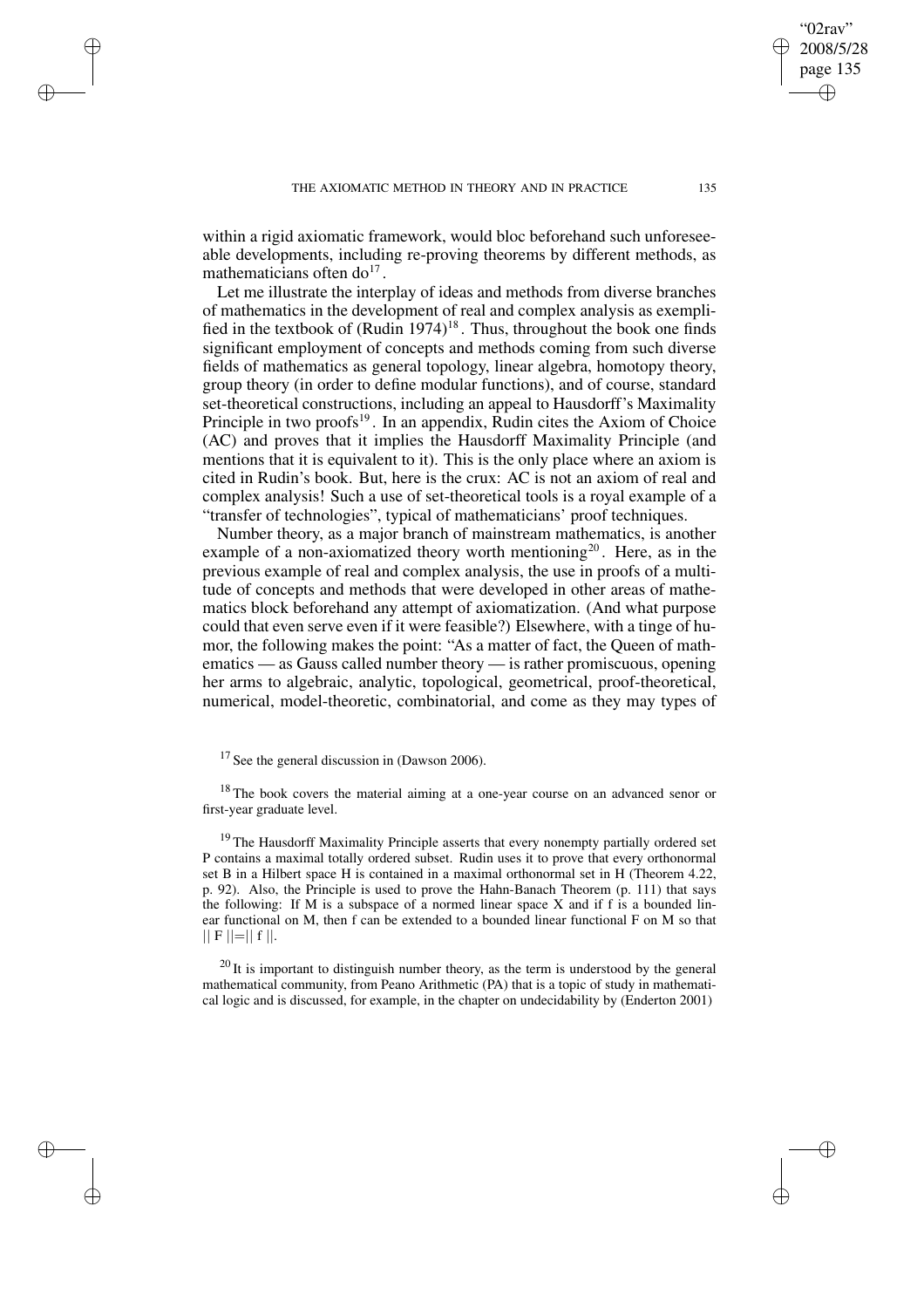"02rav" 2008/5/28 page 136 ✐ ✐

✐

✐

### 136 YEHUDA RAV

proofs and methodologies. Categorically, the Queen disdains being degraded to the rank of a recursively axiomatisable theory. *Noblesse oblige!* " 21 .

So far my arguments for seeing where axioms do *not* come in. Now let's see where axioms do come in. First, there are types of axioms that have been called 'structural axioms' or, by my preferred terms, 'definitional axioms', or 'frame axioms', for they define and fix the frame of a concept or of a theory. Typical examples of such axioms are those that tell us what is meant by terms like 'vector space', 'metric space', 'topological space', 'group', 'partially ordered set', 'Hilbert space', 'Banach space', 'functional', 'normed linear space', and so on. Thus, for example, in the book by Rudin cited above, where these terms and similar ones are frequently used, they are introduced and defined by sets of axioms. For the sake of a concrete illustration, the axioms for a topological space are recalled in the following footnote<sup>22</sup>; they tell us what a topological space is.

Let us turn now to the classical conception of axioms that has it origin in the Hellenic culture. It is generally conceded by historians of mathematics that we owe to the Greeks the organization of mathematical knowledge on a deductive basis, having its roots in the teachings of Plato (c. 428–347 B.C.E.). Thus, (Kline 1972) writes:

Plato did affirm the desirability of a deductive organization of knowledge. The task of science was to discover the structure of (ideal) knowledge and to give it an articulation in a deductive system. *Plato was the first to systematize the rules of rigorous demonstrations and his followers are supposed to have arranged theorems in logical order. . .* Whether or not mathematics was already organized on the basis of explicit axioms by the Platonists, there is no question that deductive proof from some accepted principles was required from a least Plato's time onward. (p. 45, emphasis added).

The organization of essentially all mathematical knowledge accumulated by the Greeks down to the third century B.C.E. received its classical organization in the *Elements* of Euclid. "It is quite certain — writes Kline (op. cit.) — that Euclid lived in Alexandria about 300 B.C. and trained students there,

 $21$  Citation from (Rav 1999, pp. 16–17), where other examples of non-axiomatized theories are discussed.

<sup>22</sup> A topological space is a set X and a family of subsets  $\Omega$  called the open sets of the space such that the following axioms are satisfied: 1.  $\emptyset \in \Omega$  and  $X \in \Omega$ .

2. If  $O_1 \in \Omega$  and  $O_2 \in \Omega$ , then  $O_1 \cap O_2 \in \Omega$ .

3. If  $O_i \in \Omega$  for every  $i \in I$ , then  $\bigcup \{O_i : i \in I\} \in \Omega$ .

✐

✐

✐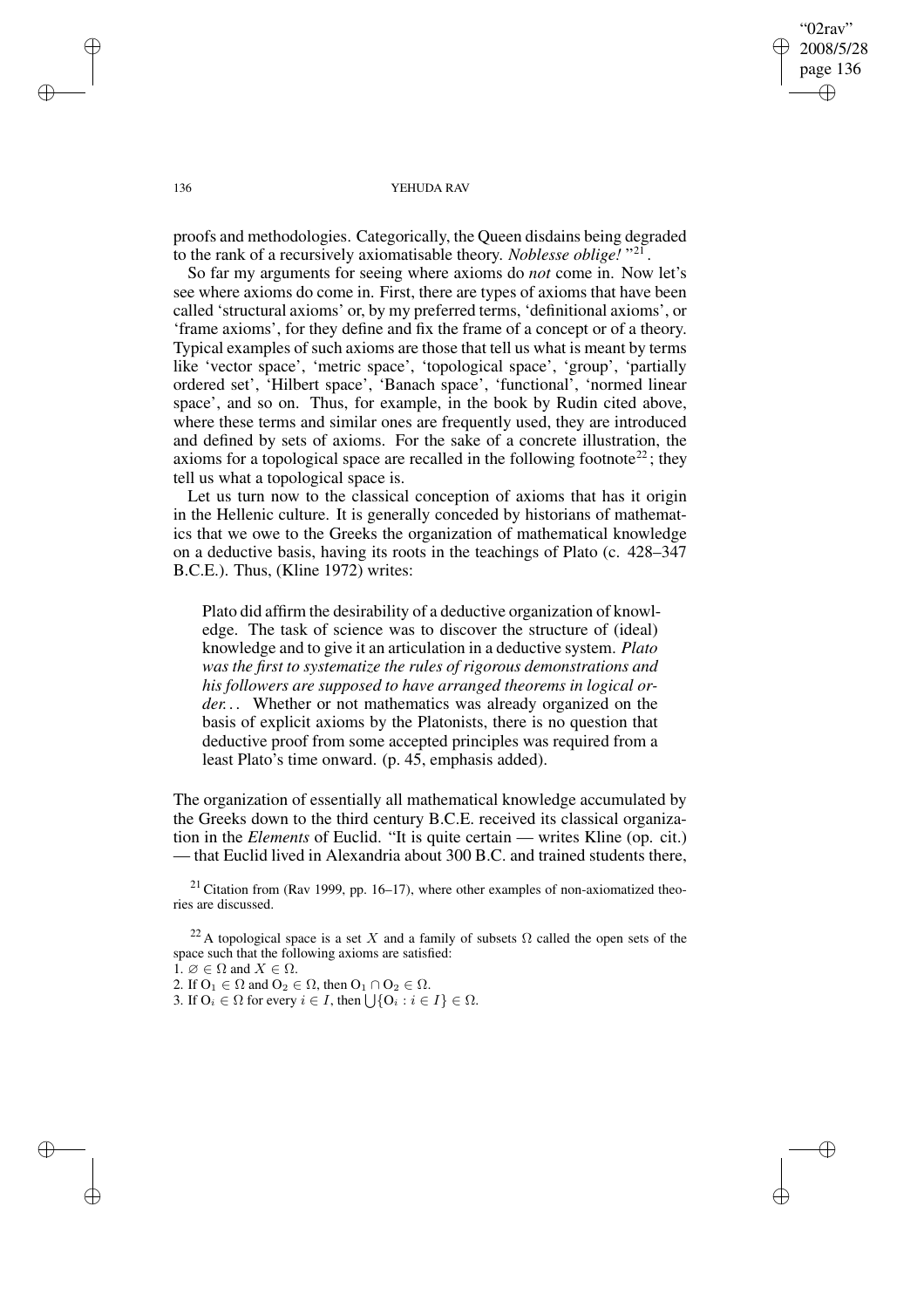THE AXIOMATIC METHOD IN THEORY AND IN PRACTICE 137

✐

✐

✐

✐

though his education was probably acquired in Plato's Academy. . .The particular choice of axioms, the arrangement of the theorems, and some proofs are his as are the polish and the rigor of demonstrations. The form of presentation of proof has already been noted in Autolycus and was pretty surely used by others who preceded Euclid. Despite all he may have taken from earlier texts and other sources, Euclid was unquestionably a great mathematician". (pp. 56–57).

Be that as it may, what are we to make of the oft-repeated claim that *Euclid's Elements* have always served as the perfect paradigm of a mathematical theory based on explicitly stated axioms and definitions from which all theorems are deductively established in accordance with accepted canons of logic?

Some aspects of *Euclid's Elements* were already criticized in antiquity. But perhaps the most severe criticism in modern days comes from the pen of the algebraic geometer and historian of mathematics Abraham Seidenberg, who in his 1975 article with the challenging title 'Did Euclid's Elements, Book I, develop geometry axiomatically?' wrote:

Historians are fond of repeating that Euclid developed geometry on an axiomatic basis, but the wonder is that any mathematician who has looked at *The Elements* would agree with this. Anyone who looks at *The Elements* with modern hindsight sees that something is wrong; but we have all been told in our childhood that Euclid had the axiomatic method, so the usual reaction is to speak of 'gaps'. This word is hardly right, though, if there is nothing there in the first place.

Could it be that, by insisting on the axiomatic method, we are viewing *The Elements* from a false perspective and seeing its accomplishments in a bad light? This is precisely what I intends to prove.

The Greeks of Euclid's time had the axiomatic method; Aristotle's description of it can be considered a close approximation to our own. Or better yet, one may consider Eudoxus' theory of magnitude as presented in Book V of *The Elements*: the procedure there disclosed is pretty much in accordance with our view of what an axiomatic development should be. It is known, however, that *The Elements* is a compilation of uneven quality, so that it is unwarranted to assume that Book I is written from the same point of view as Book V. (pp. 263–4)

"02rav" 2008/5/28 page 137

✐

✐

✐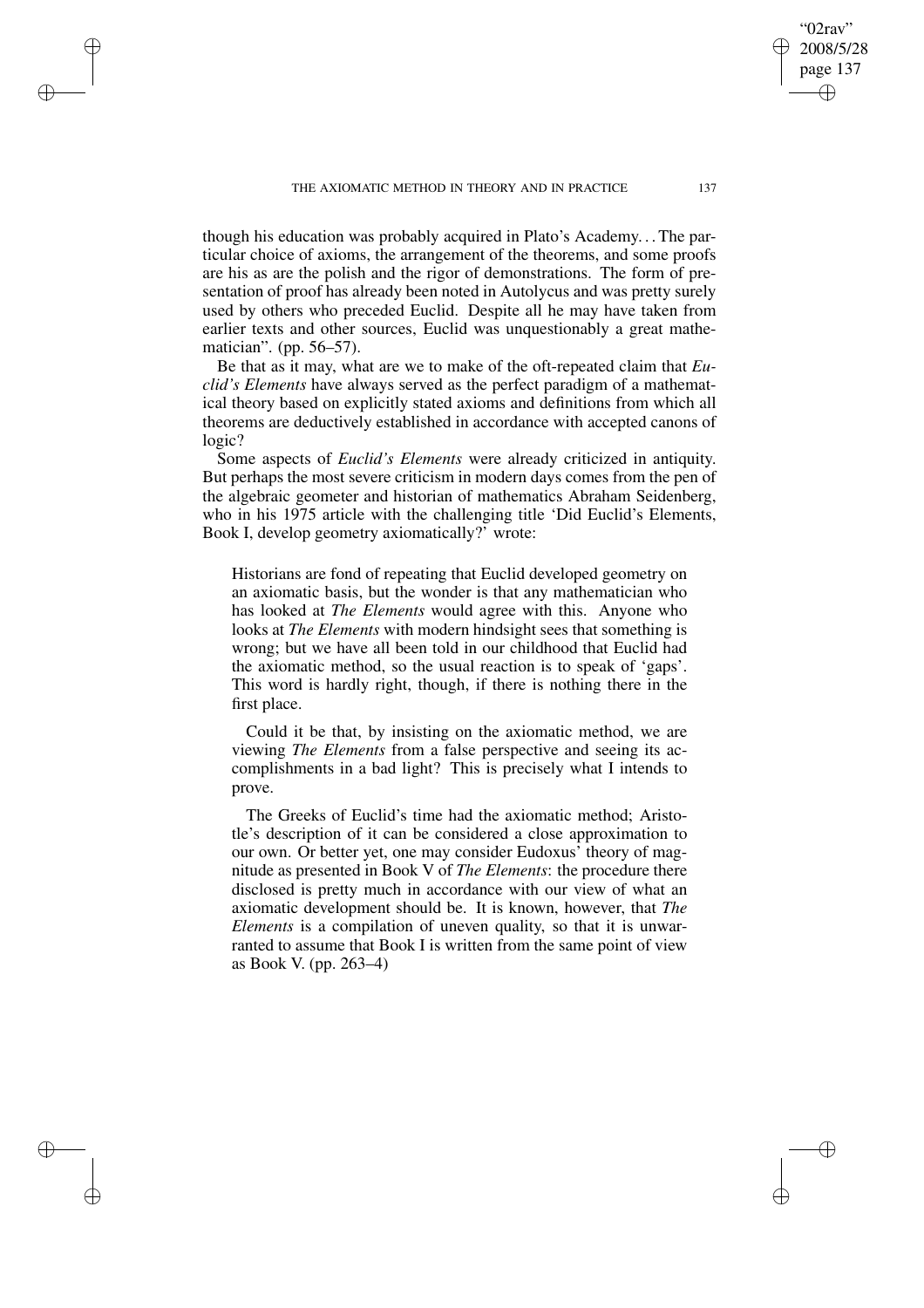"02rav" 2008/5/28 page 138 ✐ ✐

✐

✐

### 138 YEHUDA RAV

The key point of Seidenberg's critique is that Book I is *not* an axiomatic basis for the *theorems* in Euclid but for a theory of geometric constructions.

In the summary (p. 294), Seidenberg recapitulates this point: "The construction postulates are *bona fide* and axioms in a sense: they serve to control the straightedge and compass constructions. But they are not axioms for the development of geometry and indeed, tell us nothing about space, except incidentally that there is a line on any two points".

The question related to the conceivable independence of Euclid's fifth postulate (now referred to as the parallel axiom) has lead to the invention of non-Euclidean geometries, resulting in a renewed concern with the axiomatic method in geometry and the emergence of a novel and far reaching view in the work of Hilbert. But let us look first at one of Hilbert's forerunners conception of the axiomatic founding of geometry, namely that of Pasch.

Seidenberg, in the article cited above, writes:

The axiomatic method as understood today was initiated by Moritz Pasch<sup>23</sup>. This method consists of isolating from a given study certain notions that are left undefined and are expressly declared to be such, (the so-called *Kernbegriffe* in Pasch's terminology of 1926), and certain theorems that are accepted without proof (the so-called *Kernsätze*, i.e., axioms); from this initial fund of notions and theorems, the other notions are to be defined and theorems proved using only logical relations, without appeal to experience or intuitions. The resulting theory takes the form of purely logical relations between undefined concepts<sup>24</sup>.  $(p. 292)$ 

However, Pasch says nothing further as to what ought to be understood by 'logical relations'.

The foundations of geometry occupied too the Italian school, with notable contributions by Peano (1888) and, more significantly by Peano (1889),

 $23$  cf. Pasch (1882/1926).

 $^{24}$  In relation to the quoted passage, the referee has observed that "Pasch was very explicit that his 'points' and 'lines' are not undefined terms, but terms that are grounded in experience (1882, Introduction). While Pasch does talk about deductions being valid regardless of the meanings of the terms, he clearly has an empiricist view of geometry".

✐

✐

✐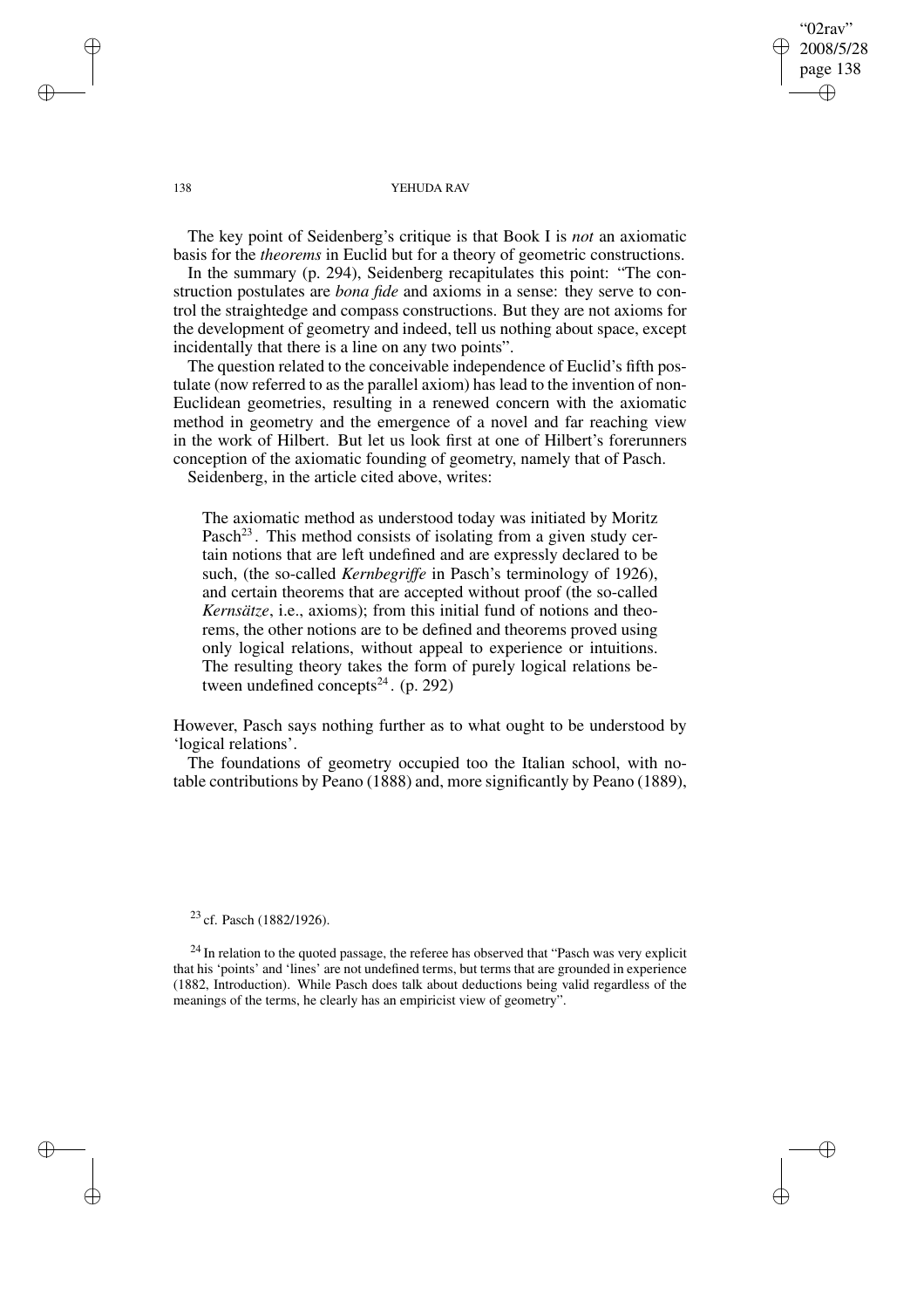where Peano has put systematically to use the symbolism of the logical language that he had invented<sup>25</sup>. Other notable contributions came from the pen of Veronese (1891) and Peano's pupil Mario Pieri (1894).

Let us turn now to Hilbert. Soon after Hilbert completed his famous systematization of algebraic number theory, published as 'Die Theorie der algebraischen Zahlkörper' in 1897, known as the 'Zahlbericht', he gave at Göttingen a series of lectures on projective geometry and the foundations of Euclidean geometry. These lectures resulted in the publication of the little booklet entitled 'Die Grundlagen der Geometrie' (Hilbert 1899) that was translated into English by E.J. Townsend as 'The Foundations of Geometry' (Hilbert 1902).<sup>26</sup>

One can hardly sufficiently stress the novelty and impact of Hilbert's methodological conception as set forth in the 'Grundlagen' of 1899, a work that went subsequently through numerous editions. Among the key innovations in Hilbert's axiomatization of geometry in the 'Grundlagen' are the following:

- Points, straight lines, and planes are not defined *materially*, as in Euclid and as Frege would have wanted it to be as claimed by him in the exchange of letters with Hilbert<sup>27</sup>.
- Nor is it quite correct, as some have asserted, that Hilbert's axioms are an *implicit* definition à la Gergonne<sup>28</sup> of the relevant geometric objects, since for Hilbert it's their mutual relations that matter and not the definition of individual geometric terms.

 $25$  Kennedy (1972) has claimed, with considerable justification, that Peano's 1889 axiomatization of geometry and his well-known axiomatization of arithmetic, published in the same year, establishes Peano as the father of modern axiomatics. However, the novelty of his symbolic notation was an obstacle at that time to a due recognition of Peano's axiomatizations. Thus, Poincaré referred mockingly to Peano's symbolic notation as 'peanese'. The important place of Peano as one of the fathers of the *logicist foundation of arithmetic* is now recognized in our speaking of Peano's axioms of arithmetic as *Peano arithmetic*.

<sup>26</sup> For the various stages and lectures given by Hilbert, leading to the 'Grundlagen' of 1899, see Toepell (1986). Hilbert's lectures on projective and Euclidean geometry prior to 1899 were published by Hallett and Major (2004). For an overall historical and philosophical perspective, cf. Cavaillès (1938; 1981)).

<sup>27</sup> cf. Hilbert (1971; 1899).

✐

✐

✐

✐

For a defense of Frege's views in the Frege-Hilbert controversy, see Blanchette (2007).

 $28$  See Gergonne (1818/19).

02rav 2008/5/28 page 139

✐

✐

✐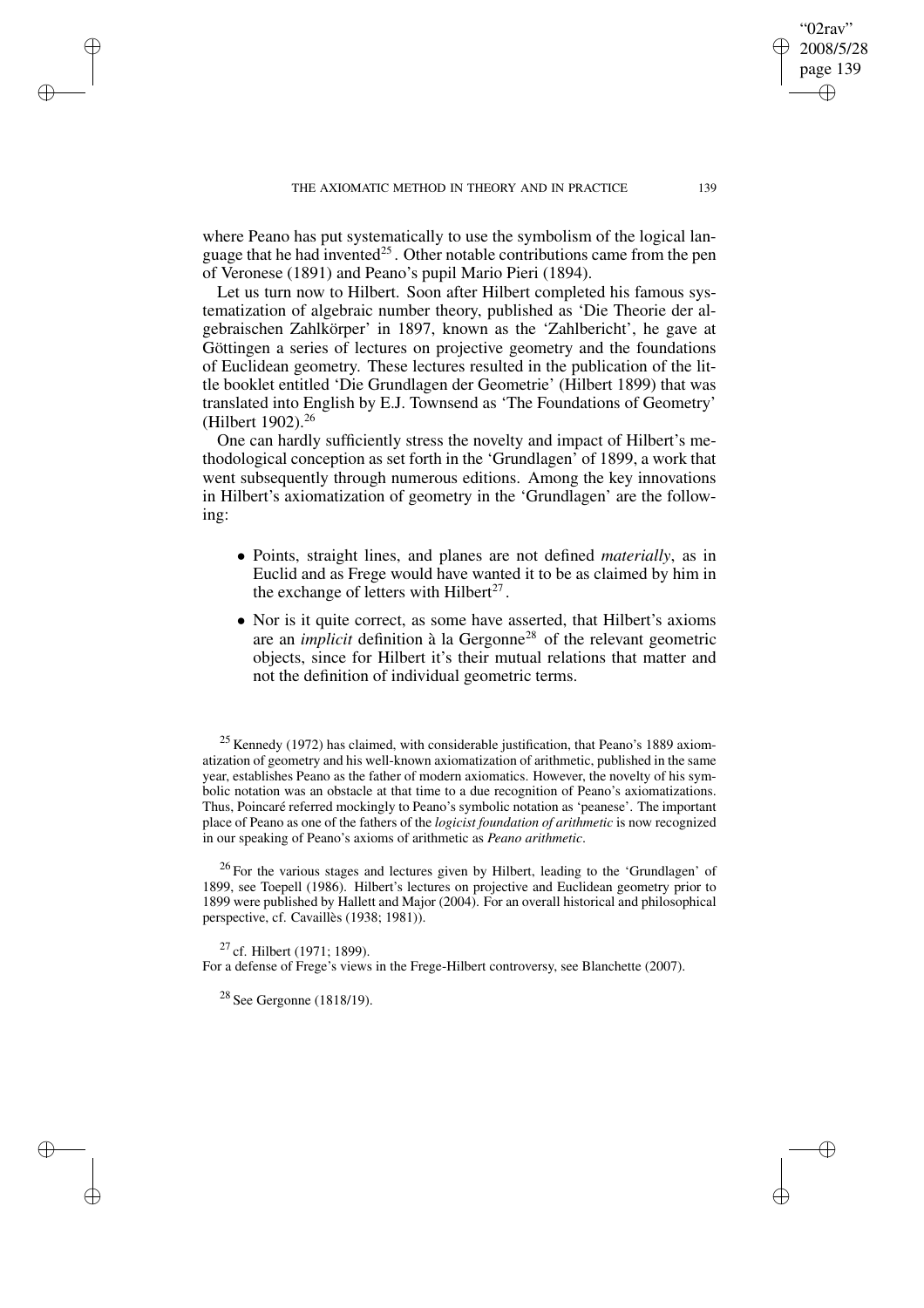# 140 YEHUDA RAV

"02rav" 2008/5/28 page 140

✐

✐

✐

✐

- Eudoxus' theory of magnitudes is reformulated as an axiomatization of the real numbers, including an explicit formulation of the axiom of Archimedes, thus leading to a distinction between Archimedean and non-Archimedean number systems.
- Metamathematical considerations are explicitly addressed, such as a proof of the consistency of the various axioms *relative* to coordinate geometry, and proof of their mutual independence.

There is an extensive discussion by Bernaysin (Edwards 1967, vol. 3, pp. 497 –498) of Hilbert's axiomatization of geometry, part of his general article about Hilbert. I'll just quote here a short extract from it:

A main feature of Hilbert's axiomatization of geometry is that the axiomatic method is presented and practiced in the spirit of the abstract conception of mathematics that arose at the end of the nineteenth century and which has been generally adopted in modern mathematics. It consists in abstracting from the intuitive meaning of the terms for the kinds of primitive objects (individuals) and for the fundamental relations, and in understanding the assertions (theorems) of the axiomatized theory in a hypothetical sense, that is, as holding *for any interpretation or determination of the kinds of individuals and for the fundamental relations for which the axioms are satisfied.* Thus, an axiom system is not regarded as a system of statements about a subject matter but as a *system of conditions for what might be called a relational structure. Such a relational structure is taken as the immediate object of an axiomatic theory.* (Emphasis added)

Hilbert's relational conception, or as we would say now, model-theoretic view, as embodied in his axiomatization of geometry, was strikingly expressed in a discussion he had with Schoenflies and Kötter at a railroad waiting room in Berlin, when Hilbert said, as related by Blumenthal (1935, p. 403): "One should always be able to say, instead of 'points, lines, and planes', 'tables, chairs, and beer mugs"<sup>29</sup>. Lenhard and Otte (2002) have discussed from a wide-ranging historical and philosophical perspective the underpinning of Hilbert's *model-theoretic* interpretation of geometric axioms, as compared to the *logical-analytic* interpretation by Pasch.

<sup>29</sup> Original formulation: "Man muß jederzeit an Stelle von 'Punkte, Geraden, und Ebenen' 'Tische, Stühle, Bierseidel' sagen können".

Further interesting points in the comparison of Pasch's versus Hilbert's axiomatization of geometry are brought out by Contro (1975/76).

✐

✐

✐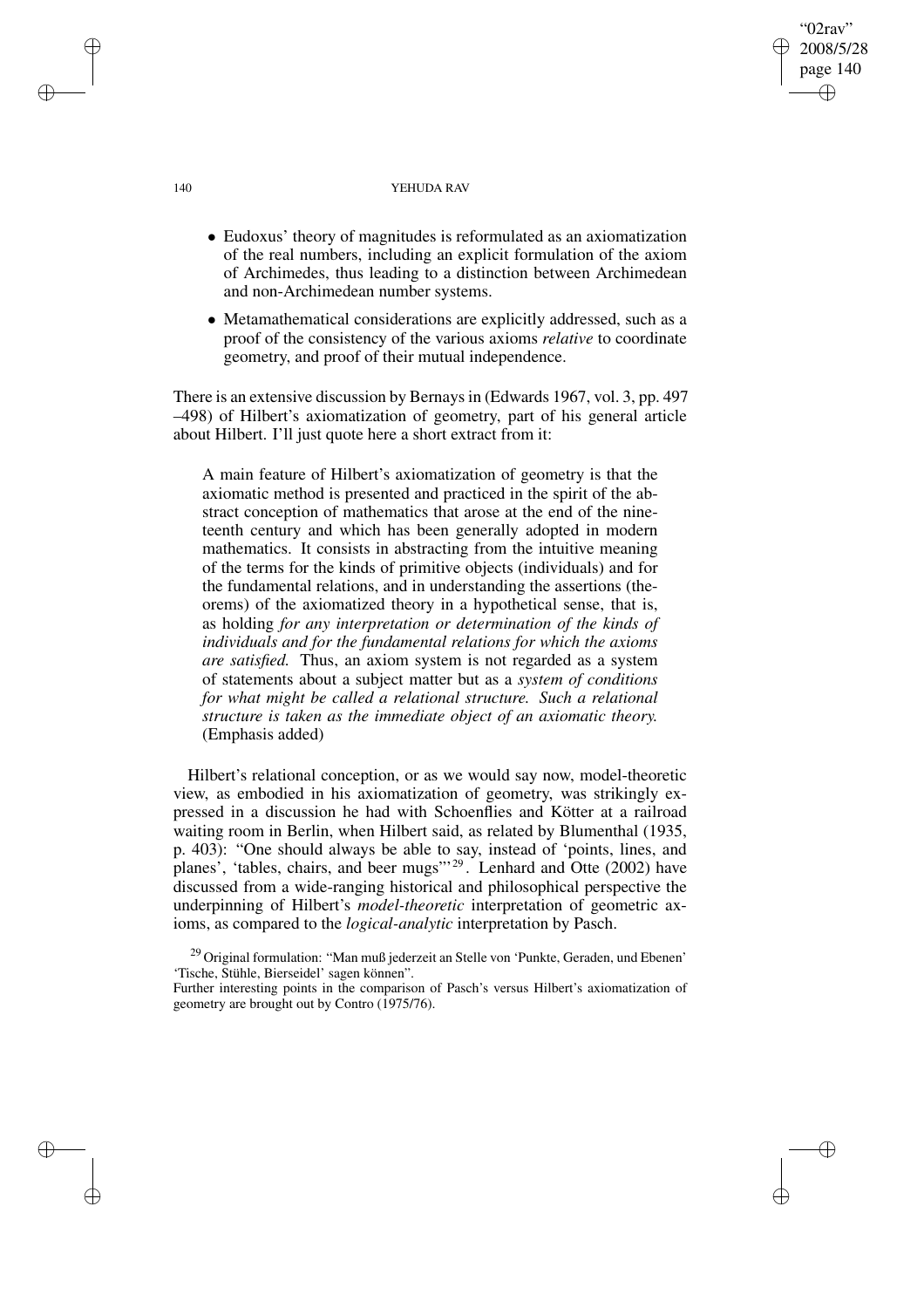THE AXIOMATIC METHOD IN THEORY AND IN PRACTICE 141

✐

✐

✐

✐

It was quite a natural step for Hilbert, after his foundational work on geometry, to go one step further and formulate a foundational view on all of mathematics based on the axiomatic method, with particular attention to the compatibility — read: consistency — of the axioms. Thus, at his famous lecture entitled 'Mathematical Problems' delivered before the International Congress of Mathematicians at Paris in 1900, Hilbert said:

When we are engaged in investigating the *foundations of a science*, we must set up a system of axioms which contains an exact and complete description of the relations subsisting between the elementary ideas of that science. *The axioms so set up are at the same time the definitions of those elementary ideas* ; and no statement within the realm of the science *whose foundations we are testing* is held to be correct unless it can be derived from those axioms by means of a finite number of logical steps. (Italics added).

Hilbert then raises the question of the independence of the axioms and then says further:

But above all I wish to designate the following as the must important among the numerous questions which can be asked with respect to the axioms: *To prove that they are not contradictory, that is, that a finite number of logical steps based upon them can never leas to contradictory results* (emphasis in original; citations from Hilbert (1976).

Notice in the above passages the various ingredients in Hilbert's view about the function of axioms: Their primary function is *foundational*, that is, they describe the *relations* that are the core of a given (mathematical) theory. And then in a subsidiary way, axioms have a definitional role and equally, serve a logical-deductive function. At this stage in 1900, Hilbert only speaks in generality about the need of using "a finite number of logical steps" without saying anything directly about the logical steps *per se*. But four years later, in his Heidelberg lecture (see Hilbert 1904)), a key point is stressed in the following statement:

Arithmetic is often considered to be part of logic, and the traditional fundamental logical notions are usually presupposed when it is a question of establishing a foundation of arithmetic. If we observe attentively, however, we realize that in the traditional exposition of the laws of logic certain fundamental arithmetic notions are already used, for example, the notion of set, and to some extent, also that

02rav 2008/5/28 page 141

✐

✐

✐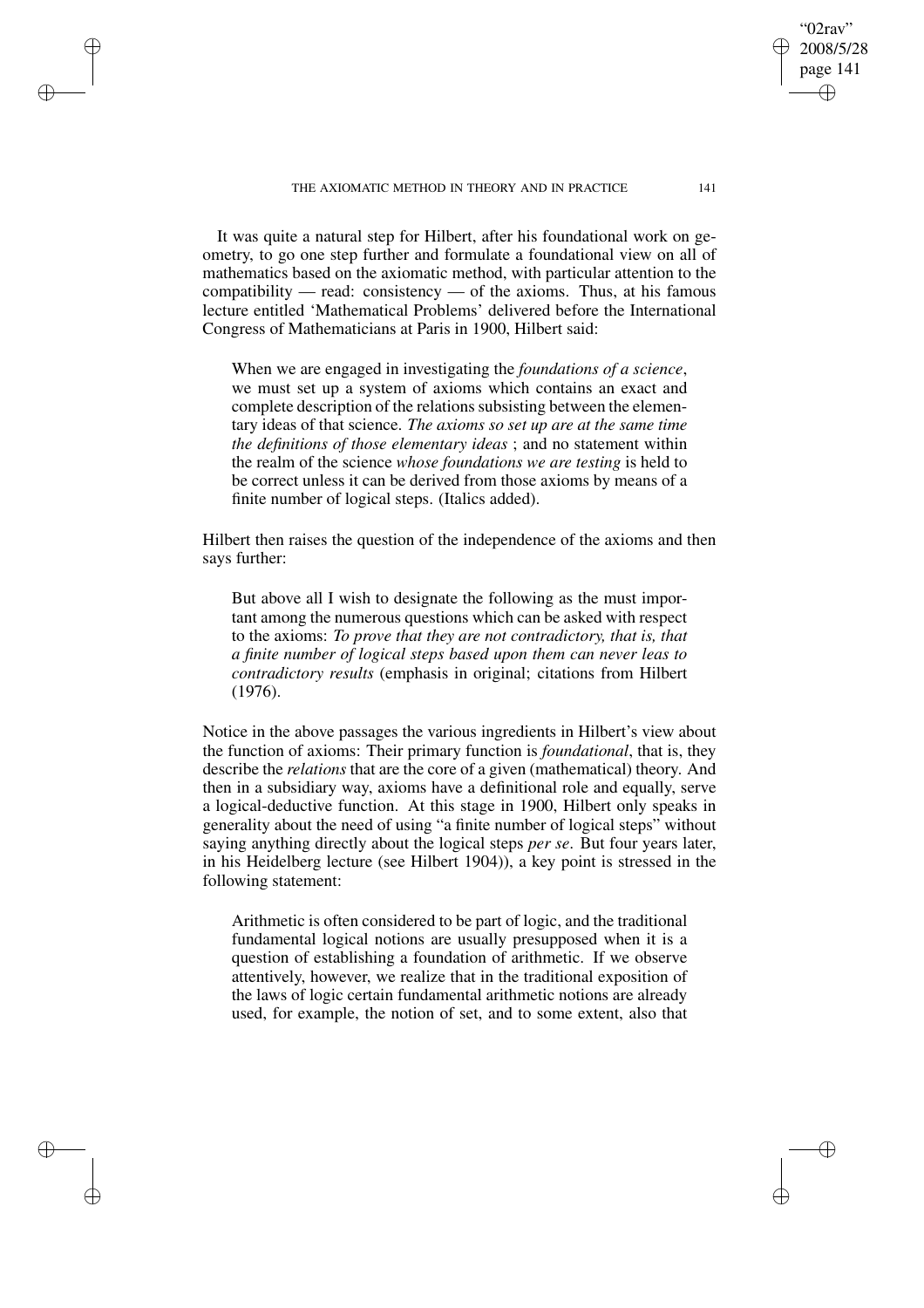## 02rav 2008/5/28 page 142 ✐ ✐

✐

✐

### 142 YEHUDA RAV

of number. Thus we find ourselves turning in a circle, and that is why *a partly simultaneous development of the laws of logic and of arithmetic is required if paradoxes are to be avoided.* (Cited from the translation in (Hilbert 1967), p. 131; emphasis added)

When we come to Hilbert's lecture at Zurich in 1917, later published as 'Axiomatisches Denken' (Hilbert 1918) ('Axiomatic thinking'), the foundational program — with its ultimate aim to prove the consistency of arithmetic — is now spelled out with its core elements. Notably among them is *the demand to axiomatize, and, within the axiomatic framework, treating mathematical proofs as objects for mathematical investigations.* Here we find the first sketch of the method of metamathematics, to be subsequently fully elaborated. The article closes with what can be called a Gloria to the axiomatic method:

All that can ever be an object of scientific thinking, as soon as it is ripe for the formation of a theory, falls within the purview of the axiomatic method, and thereby indirectly within the domain of mathematics. In the symbols of the axiomatic method, mathematics is called upon to a leading role in science. (p. 415; my translation).

Curiously, in view of the crucial role that Hilbert attributes here to the axiomatic method, the gulf between Hilbert's later meta-theoretical conception and his own actual earlier proof practices is rather striking. For nowhere, for instance, in his number-theoretical works that are reprinted in vol. I of his collected works did Hilbert derive his theorems from any *explicitly* stated axioms and with reference to rules of logical deduction. However, in view of the so-called foundation crisis with the discovery of paradoxes in intuitive set theory, not to speak of the challenge by Brouwer of the validity of classical analysis, Hilbert's main occupation eventually turned completely to foundational questions, with the ultimate aim to put the foundational crisis to rest once and for all by his ensuing meta-mathematical method. Here, the axiomatic method is indispensable. For once mathematical theories are the very objects of metamathematical studies, one can only investigate axiomatized theories as to their consistency, relative strength, and the like. Nor could model theory have indeed a subject matter unless one studies models of axiomatized theories. But be it noticed that when logicians study axiomatized theories, the theorems they prove are not derived as such from axioms. Logicians prove theorems in the same manner as, for example, analysts develop methods in their study of differential equations. The emphasis here, as elsewhere in mathematical research, is on solving problems, to develop methods and concepts, and to argue 'logically' — informally, in the sense

✐

✐

✐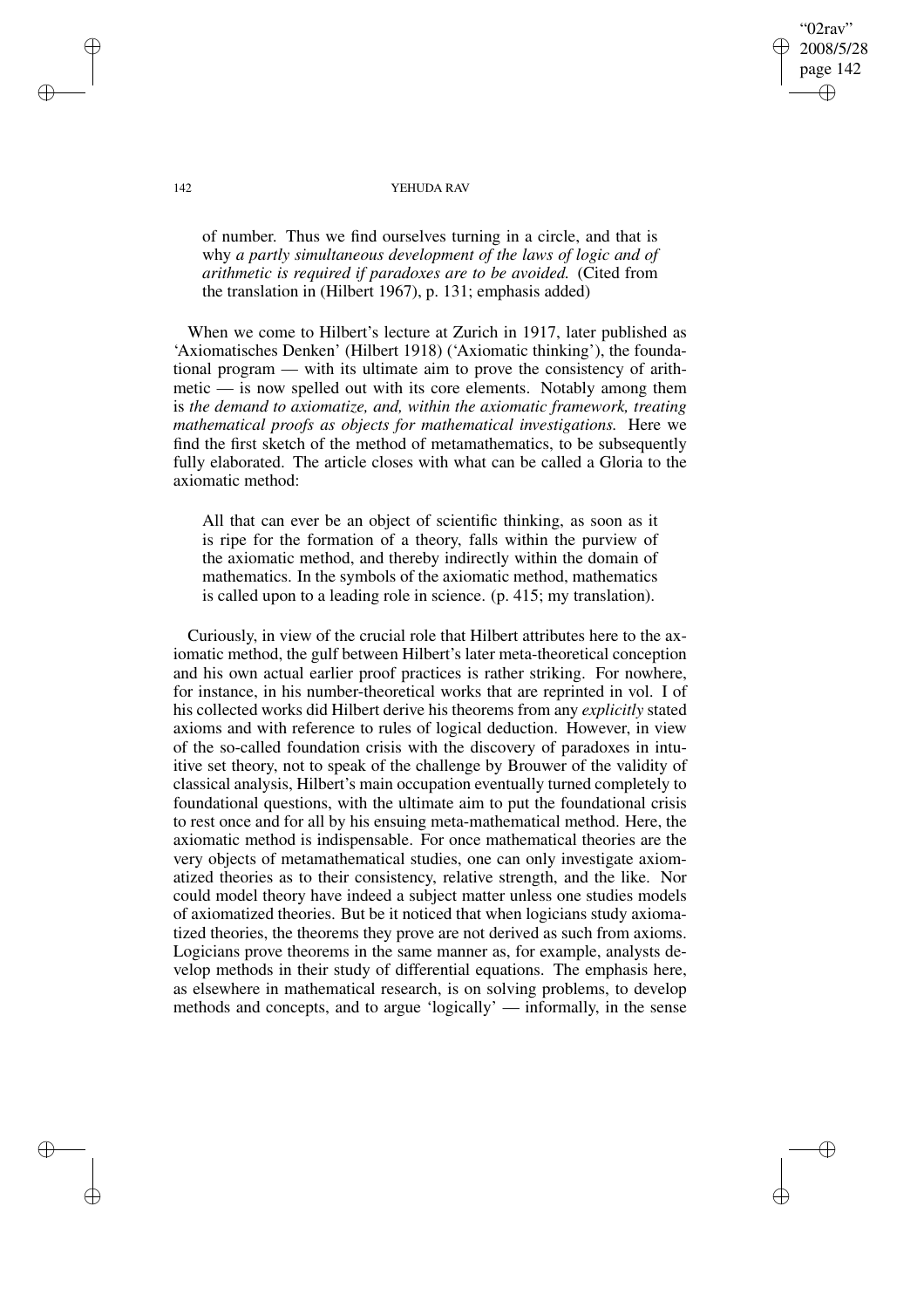✐

✐

✐

of Aberdein (2007) — in order to establish that the methods introduced do indeed accomplish that which was required to obtain.<sup>30</sup>

To conclude, as Cellucci has maintained, the axiomatic method is not *the* mathematical method, *pace* Hilbert. But, as Oliveri has argued, we do need axioms; it only depends on what type of axioms and where and when do they come in. Certainly, in the study of mathematical theories, when the theories themselves are the object of an investigation, unless such theories are axiomatized, these studies cannot even get off the ground. However, in the day-to-day actual proof practices of mathematicians, axioms are hardly ever evoked or even mentioned.

> Department of Mathematics Université de Paris-Sud, Orsay, France E-mail: yehuda.rav@orange.fr

# REFERENCES

- Aberdein, A. (2007). "The informal logic of mathematical proof", in B. Van Kerkhove and J.P. Van Bendegem (2007): 135-151.
- Birkhoff, G. and S. MacLane (1941). *A Survey of Modern Algebra.* New York, N.Y., Macmillan.
- Bishop, E. (1967). *Foundations of constructive analysis.* New York, N.Y., McGraw-Hill.
- Blanché, R. (1962). *Axiomatics.* London, Routledge & Kegan Paul.
- Blanchette, P.A. (2007). "Frege on consistency and conceptual analysis." *Philosophia Mathematica* (3) 15: 321–346.
- Blumenthal, O. (1935). "Lebensgeschichte", in D. Hilbert (1935 III): 388– 424.
- Bolzano, B. (1817). "Rein analytischer Beweis des Lehrsatzes, dass zwischen zwei Werten, die ein entgegengesetztes Resultat gewähren, wenigstens eine reelle Wurzel der Gleichung liege." (Pamphlet). Prague. English translation in Russ (1980). Reprinted in Russ (2004).
- Cavaillès, J. (1938/1981). *Méthode axiomatique et formalisme.* Paris, Hermann.
- Cantor, G. (1872). "Über die Ausdehnung eines Satzes aus der Theorie der trigonometrischen Reihen." *Math. Annalen* 5: 123–132. Reprinted in Cantor (1932): 92–101.

 $30$  For a detailed discussion of these points, see my (1999) article.

"02rav" 2008/5/28 page 143

✐

✐

✐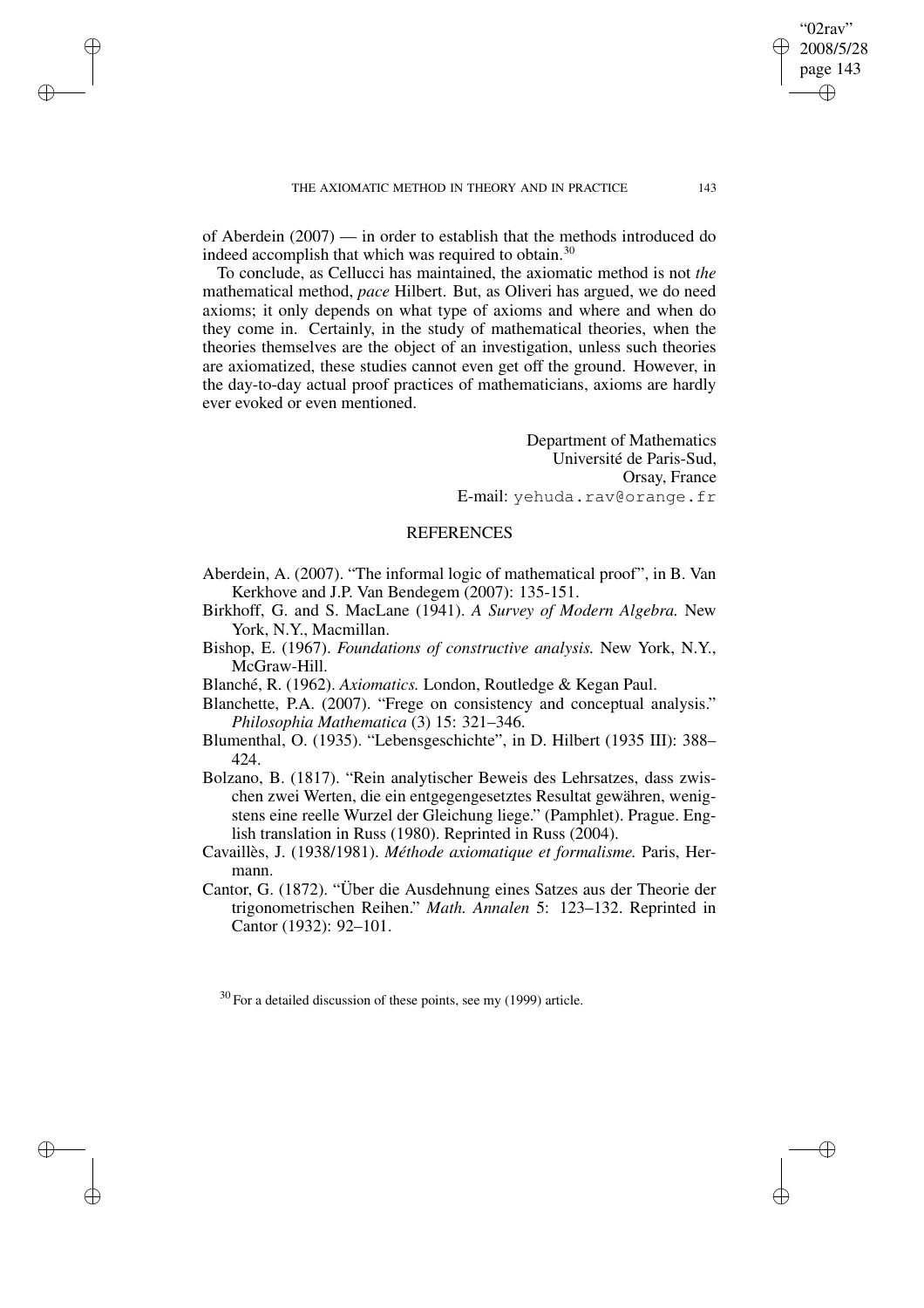## "02rav" 2008/5/28 page 144 ✐ ✐

✐

✐

### 144 YEHUDA RAV

- Cantor, G. (1932). *Gesammelte Abhandlungen mathematischen und philosophischen Inhalts.* Berlin, Springer. Reprint (1966), Hildesheim, Olms.
- Cellucci, C. (2005). Mathematical discourse vs. mathematical intuition, in *Mathematical Reasoning and Heuristics*, C. Cellucci and D. Gillies, Eds., London, Kings College: 137–165.
- Contro, W.S. (1975/76). "Von Pasch zu Hilbert." *Arch. History Exact Sci.* 15(3): 283–295.
- Dawson, J.W., Jr. (2006). "Why do mathematicians re-prove theorems?" *Philosophia Mathematica* (3) 14: 269–286.
- Dedekind, R. (1872). *Stetigkeit und irrationale Zahlen.* Braunschweig, Vieweg. Reprinted in Dedekind (1930–1932), III: 315–334. English translation in Dedekind (1901; 1963). Revised translation in W. Ewald (1996): 765–779.
- Dedekind, R. (1930–1932). *Gesammelte mathematische Werke.* Braunschweig, Vieweg; 3 volumes, R. Fricke, E. Noether, and Ö. Ore, Eds.
- Dedekind, R. (1901; 1963). *Essays on the Theory of Numbers: I. Continuity and irrational numbers. II. The nature and meaning of numbers.* Wooster Woodruff Beman, translator. Chicago, IL, Open Court (1901). Reprint: New York, Dover (1963).
- Edwards, C.H., Jr. (1979). *The Historical Development of the Calculus.* New York-Heidelberg-Berlin, Springer.
- Edwards, P., Ed. (1967). *The Encyclopedia of Philosophy.* New York, Macmillan & Free Press.
- Enderton, H.B. (2001). *A Mathematical Introduction to Logic.* Second edition, Burlington, MA, Harcourt/Academic Press.
- Ewald, W. (1996). *From Kant to Hilbert: A Source Book in Mathematics.* Oxford, Clarendon Press.
- Feferman, S. (2006). "Are there absolutely unsolvable problems? Gödel's dichotomy." *Philosophia Mathematica* (3) 14(2): 134–152.
- Feferman, S., H.M. Friedman, M. Maddy, and J.R. Steel (2000). "Does mathematics need new axioms?" *Bull. Symbolic Logic* 6(4): 401–446.
- Gergonne, J.D. (1818/19). "Essai sur la théorie des définitions." *Annales de Mathématiques pures et appliquées* 9: 1–35.
- Hallett, M. and U. Majer, eds. (2004). *Hilbert's Lectures on the Foundations of Geometry 1891–1902.* Berlin-Heidelberg-New York, Springer.
- Heine, E. (1872). "Die Elemente der Funktionenlehre", *Journal für die Reine und Angewandte Mathematik* 74: 172–188.
- Hilbert, D. (1897). "Die Theorie der algebraischen Zahlkörper", *Jahresbericht der Deutschen Mathematiker Vereinigung* (JDMV) 4: 175–546. Reprinted in Hilbert (1932 I): 63–482.

Hilbert, D. (1899). *Grundlagen der Geometrie.* Leipzig, Teubner.

Hilbert, D. (1902). *Foundations of Geometry.* La Salle, IL, Open Court.

✐

✐

✐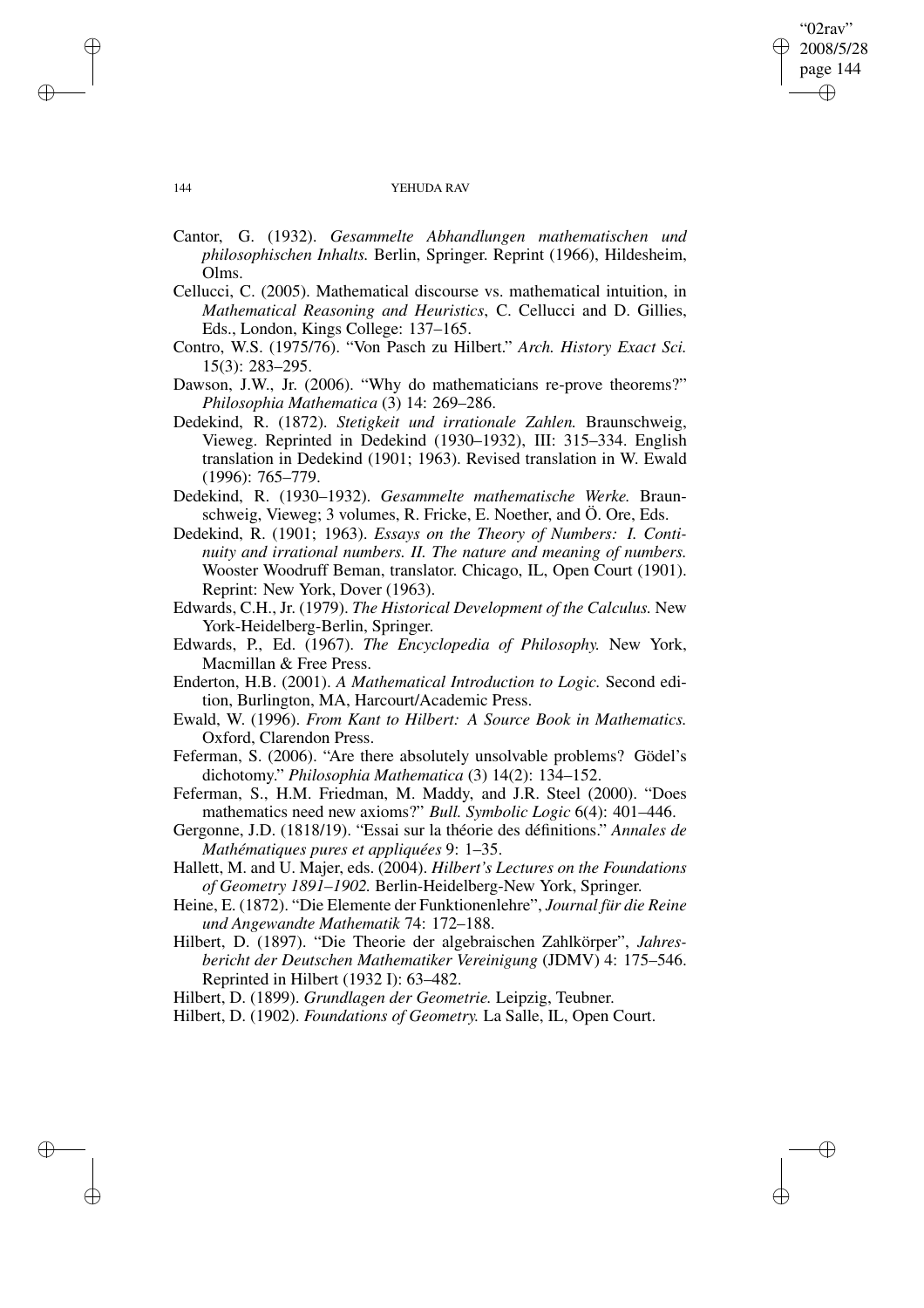✐

✐

✐

- Hilbert, D. (1900). "Über den Zahlbegriff", *Jahresbericht der Deutschen Mathematiker Vereinigung* (JDMV) 8: 180–194. Reprinted as Anhang VI in *Grundlagen der Geometrie*, 3 rd ed., (1909), Leipzig, Teubner.
- Hilbert, D. (1904). "Über die Grundlagen der Logik und der Arithmetik", in *Verhandlungen des dritten Mathematiker-Kongresses in Heidelberg, August 1904.* Leipzig, Teubner (1905): 174–185. English translation in Hilbert (1967).
- Hilbert, D. (1918). "Axiomatisches Denken." *Mathematische Annalen* 78: 405–415.
- Hilbert, D. (1932, I; 1933, II; 1935, III). *Gesammelte Abhandlungen* (Collected Works, 3 volumes). Berlin, Springer. Reprint (1965), Bronx, N.Y., Chelsea.
- Hilbert, D. (1967). On the foundations of logic and arithmetic, in *From Frege to Gödel.* J. van Heijenoort, Ed., Cambridge, MA, Harvard University Press: 130–138.
- Hilbert, D. (1971). Letter to Frege, dated December 29, 1899, in G. Frege: *On the Foundation of Geometry and Formal Theories of Arithmetic*, E.H. Kluge, translator. New Haven, Conn., Yale University Press.
- Hilbert, D. (1976). "Mathematical Problems", in *Mathematical developments arising from Hilbert problems.* Proceedings of Symposia in Pure Mathematics, vol. XXVIII, Part 1, F.E. Browder, Ed., Providence, RI, American Mathematical Society: 1–34.
- Hintikka, J. (1980). "Aristotelian axiomatics and geometric axiomatics". *Proceedings of the 1978 Pisa Conference*, J. Hintikka et al. (Eds.), Dordrecht, D. Reidel: 133–144.
- Hintikka, J. (1996). *The principles of mathematics revisited.* Cambridge, Cambridge University Press.
- Kennedy, H.C. (1972). "The origins of modern axiomatics: Pasch to Peano." *American Mathematical Monthly* 79: 133–136.
- Kline, M. (1972). *Mathematical thought from ancient to modern times.* New York, N.Y., Oxford University Press.
- Kneale, W. & M. (1971). *The development of logic.* London, Oxford University Press.
- Kossack, E. (1872). *Die Elemente der Arithmetik.* Berlin.
- Landau, E. (1930/1965). *Grundlagen der Analysis.* First edition, Leipzig, Teubner 1930. Reprinted from the  $4<sup>th</sup>$  edition 1965, New York, N.Y., Chelsea. English: *Foundations of analysis* (1951), F. Steinhardt, translator, New York, N.Y., Chelsea.
- Lederman, W. (1957). *Introduction to the theory of finite groups.* Edinburgh, Oliver & Boyd.

"02rav" 2008/5/28 page 145

✐

✐

✐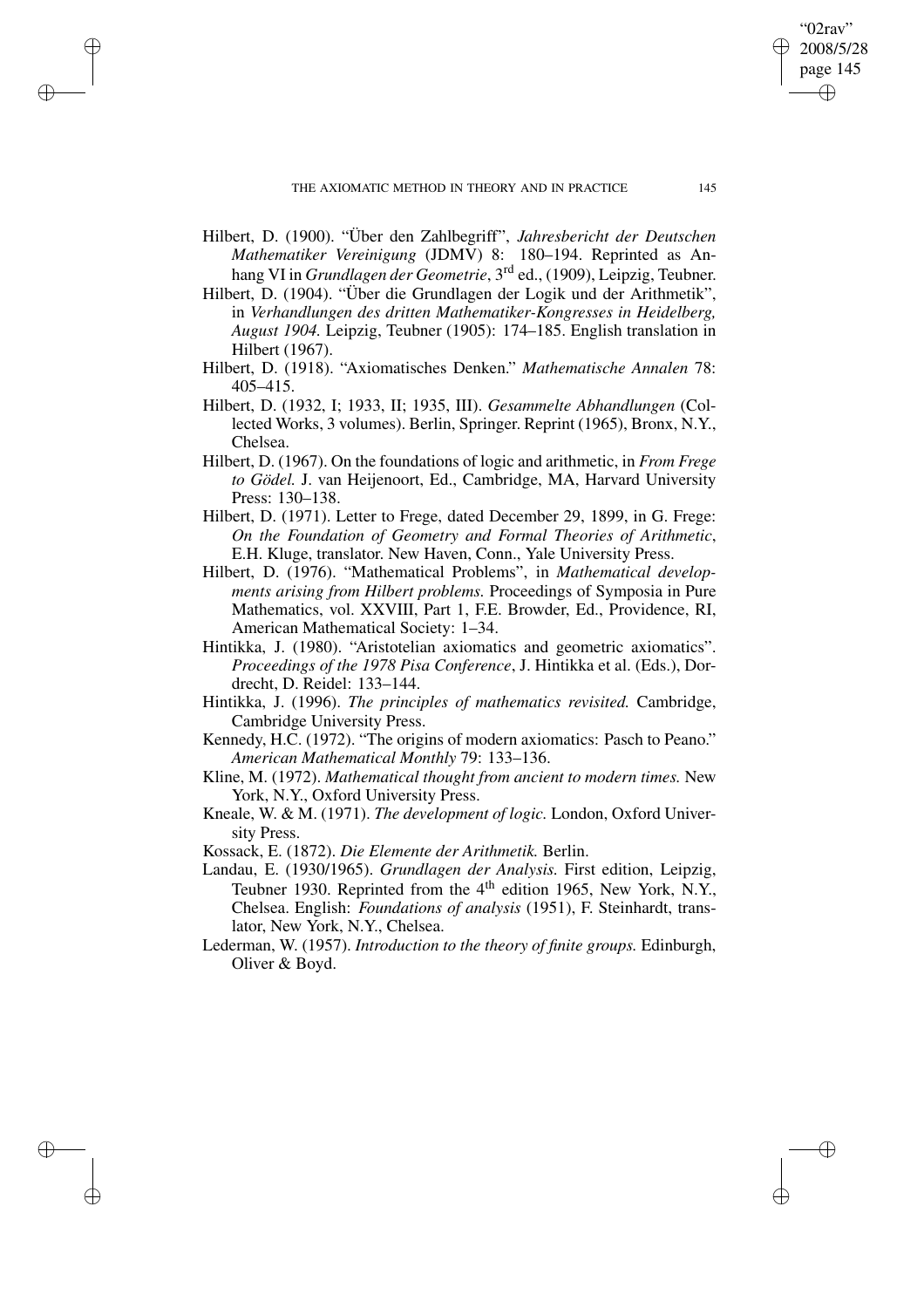"02rav" 2008/5/28 page 146 ✐ ✐

✐

### 146 YEHUDA RAV

- Lenhard, J. and M. Otte (2002). "Analyse und Synthese Von Leibniz und Kant zum Axiomatischen Denken." *Philosophia Naturalis* 39(2): 259– 292.
- Méray, C. (1872). *Nouveau Précis d'analyse infinitésimale.* Paris.
- Oliveri, G. (2005). "Do we really need axioms in mathematics?", in *Mathematical Reasoning and Heuristics.* C. Cellucci and D. Gillies, Eds., London, Kings College: 119–135.

Pasch, M. (1882/1926). *Vorlesungen über neuere Geometrie.* Leipzig, Teubner 1882. Second edition 1926, with an appendix by Max Dehn, Berlin, Springer.

- Peano, G. (1888). *Calcolo geometrico, secondo l'*Ausdehnungslehre *di H. Grassmann, preceduto dalle operazioni della logica deduttiva.* Torino.
- Peano, G. (1889). I principi di geometria, logicamente espositi. *Opere scelte* 2, U. Cassino Ed., Roma, Editioni Cremonese (1958): 56–91.
- Pieri, M. (1894), in *Rivista di Matematica* 4: 51–90.
- Poincaré, H. (1891). "Les Géometries non-euclidiennes." *Revue générale des Sciences pures et appliquées* 2(15 déc. 1891): 769–774. Reprinted in Poincaré (1902): 63–76.
- Poincaré, H. (1902). *La Science et l'Hypothèse.* Paris, Flammarion.

Rav, Y. (1999). "Why do we prove theorems?" *Philosophia Mathematica* (3) 7: 5–41.

- Rav, Y. (2007). "A critique of a formalist-mechanist version of the justification of arguments in mathematicians' proof practices." *Philosophia Mathematica* (3) 15: 291–320.
- Rudin, W. (1974). *Real and complex analysis.* (2nd edition). New York, N.Y., McGraw-Hill.
- Ruelle, D. (2007). *The Mathematician's Brain*: A personal tour through the essentials of mathematics and some of the great minds behind them. Princeton, N.J., Princeton University Press.
- Russ, S. (1980). "A translation of Bolzano's paper on the Intermediate Value Theorem." *Historia Mathematica* 7 (2): 156–185.
- Russ, S. (2004). *The Mathematical Works of Bernard Bolzano.* Oxford, Oxford University Press.
- Seidenberg, A. (1975). "Did Euclid's *Elements*, Book I, develop geometry axiomatically?" *Archive for History of Exact Sciences* 14(4): 263–295.
- Szabó, Á. (1969). *Die Anfänge der griechischen Mathematik.* München, R. Oldenbourg. English: *The beginning of Greek mathematics*, A.M. Ungar, translator. Dordrecht, D. Reidel (1978).

Toepell, M.-M. (1986). "On the origins of David Hilbert's 'Grundlagen der Geometrie'." *Archive for History of Exact Sciences* 35: 329–344.

Van Kerkhove, B. and J.P. Van Bendegem, eds. (2007). *Perspectives on Mathematical Practices (PMP 2002)*. Dordrecht, Springer.

✐

✐

✐